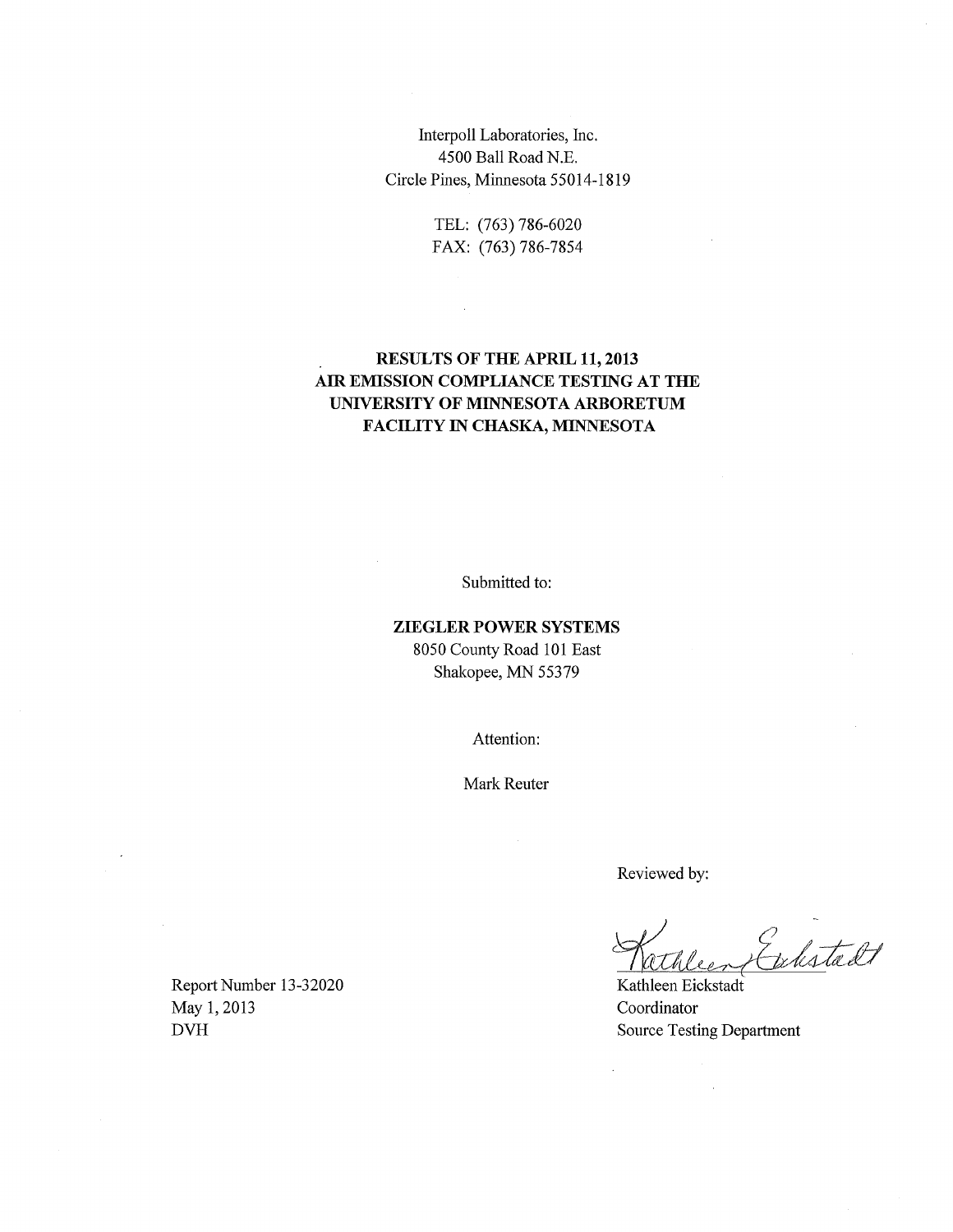### **TABLE OF CONTENTS**

| $\mathbf{1}$ |  |
|--------------|--|
|              |  |
|              |  |
|              |  |

 $\hat{V}$ 

#### APPENDICES:

| A | Test Plan |  |
|---|-----------|--|
|   |           |  |

- B Measurement System Performance Specifications
- C Datalogger Printouts
- D Calibration Gas Certification Sheets
- E Calculation Equations
- F Procedures

 $\bar{\rm{b}}$ 

 $\bar{\gamma}$ 

G - Operating Data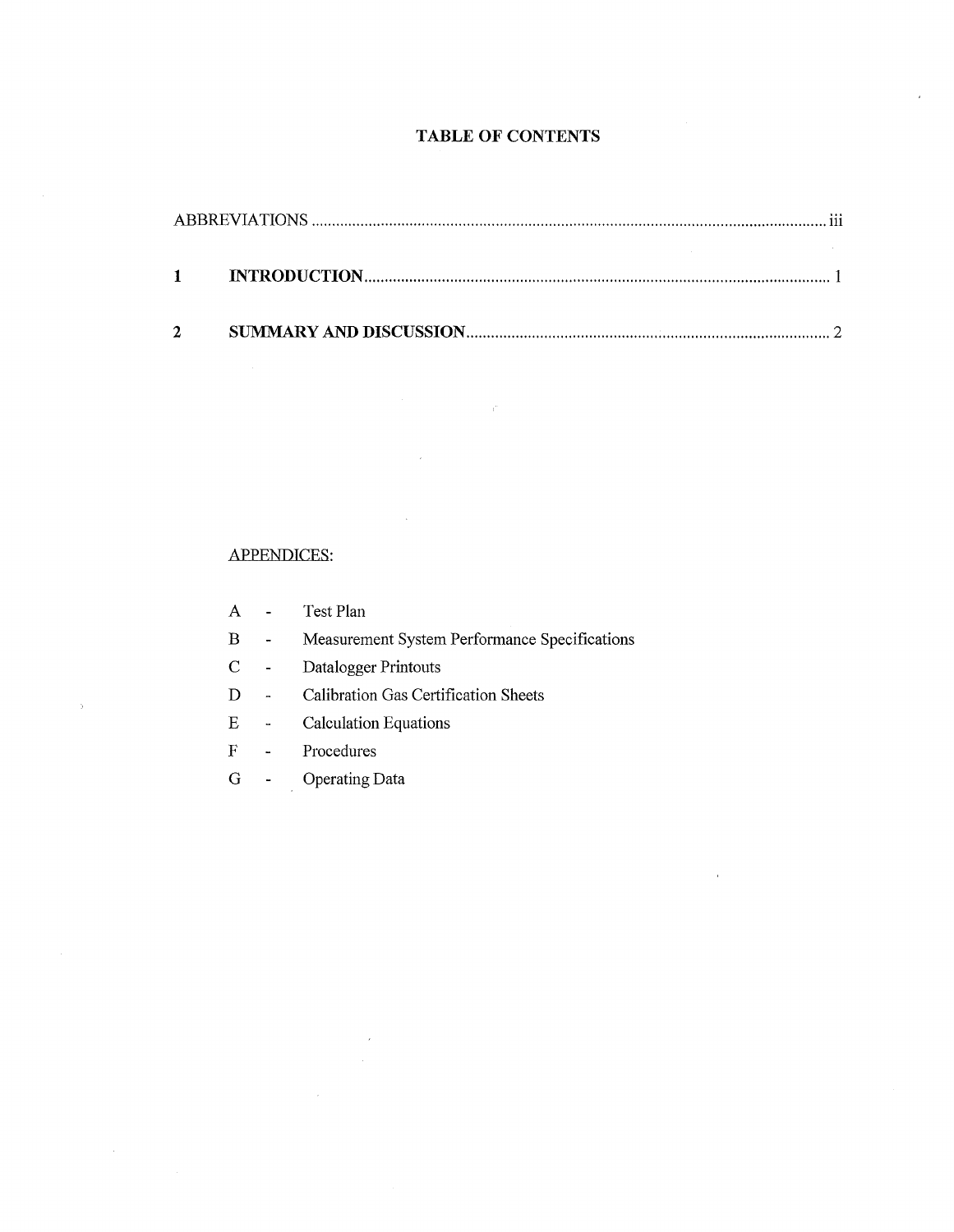### **ABBREVIATIONS**

| <b>ACFM</b>            | actual cubic feet per minute                        |
|------------------------|-----------------------------------------------------|
| $cc$ (ml)              | cubic centimeter (milliliter)                       |
| <b>DSCFM</b>           | dry standard cubic foot of dry gas per minute       |
| <b>DSML</b>            | dry standard milliliter                             |
| DEG-F $(°F)$           | degrees Fahrenheit                                  |
| DIA.                   | Diameter                                            |
| FT/SEC                 | feet per second                                     |
| g                      | gram                                                |
| <b>GPM</b>             | gallons per minute                                  |
| GR/ACF                 | grains per actual cubic foot                        |
| <b>GR/DSCF</b>         | grains per dry standard cubic foot                  |
| g/dscm                 | grams per dry standard meter                        |
| HP                     | horsepower                                          |
| <b>HRS</b>             | hours                                               |
| IN.                    | inches                                              |
| IN.HG.                 | inches of mercury                                   |
| IN.WC.                 | inches of water                                     |
| LB                     | pound                                               |
| LB/DSCF                | pounds per dry standard cubic foot                  |
| LB/HR                  | pounds per hour                                     |
| LB/10 <sup>6</sup> BTU | pounds per million British Thermal Units heat input |
| LB/MMBTU               | pounds per million British Thermal Units heat input |
| <b>MW</b>              | megawatt                                            |
| mg/dscm                | milligrams per dry standard cubic meter             |
| ug/dscm                | micrograms per dry standard cubic meter             |
| microns (um)           | micrometer                                          |
| MIN.                   | minutes                                             |
| ng                     | nanograms                                           |
| PM                     | particulate matter                                  |
| PPH                    | pounds per hour                                     |
| PPM                    | parts per million                                   |
| ppmC                   | parts per million carbon                            |
| ppm,d                  | parts per million, dry                              |
| ppm,w                  | parts per million, wet                              |
| ppt                    | parts per trillion                                  |
| <b>PSI</b>             | pounds per square inch                              |
| SQ.FT.                 | square feet                                         |
| <b>TPD</b>             | tons per day                                        |
| ug                     | micrograms                                          |
| v/v                    | percent by volume                                   |
| w/w                    | percent by weight                                   |

Standard conditions are defined as 68 °F (20 °C) and 29.92 IN. of mercury pressure

 $\mathcal{L}$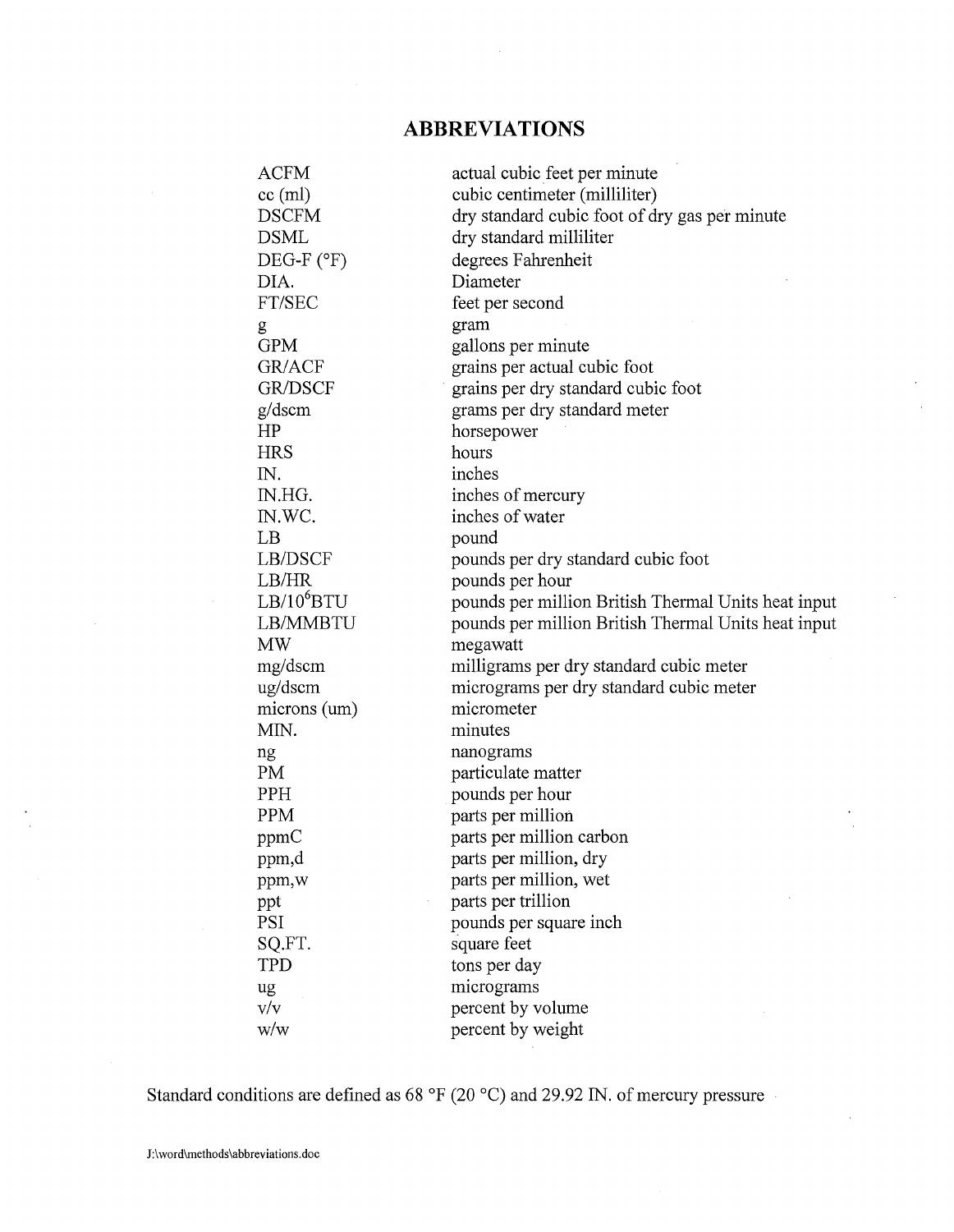#### **1 INTRODUCTION**

On April 11, 2013 Interpoll Laboratories personnel conducted Compliance Testing at the University of Minnesota Arboretum facility in Chaska, Minnesota. Testing was performed on a Caterpillar 3512 diesel generator equipped with a catalyst system. Testing was performed to determine compliance with 40 CPR 63 Subpart ZZZZ for nonemergency, non-black start generators. Ryan Andrews and Jake Traxler of Interpoll Laboratories performed the on-site testing. Tony Lyon of Ziegler Power Systems and Maury Giesen of the University of Minnesota provided coordination between testing activities and plant operation. A representative of the Minnesota Pollution Control Agency did not witness the test.

Oxygen and carbon monoxide sampling were conducted using EPA Methods 3A and 10. A slipstream of sample gas was withdrawn from the exhaust gas stream using a heat-traced probe and filter assembly. After passing through the filter, the gas passed through two condenser-type moisture removal systems operating in series. The particulate-free dry gas was then transported to the analyzers, with the excess exhausted to the atmosphere through a calibrated orifice, which was used to ensure that the flow from the stack exceeds the requirements of the analyzers. The instruments were calibrated before and after the runs using EPA Protocol 1 calibration gases. The reference method concentrations were recorded using a computer data logger.

The important results of the test are summarized in Section 2. Field data and all other supporting information are presented in the appendices.

 $\mathbf{1}$ 

 $\hat{\boldsymbol{\beta}}$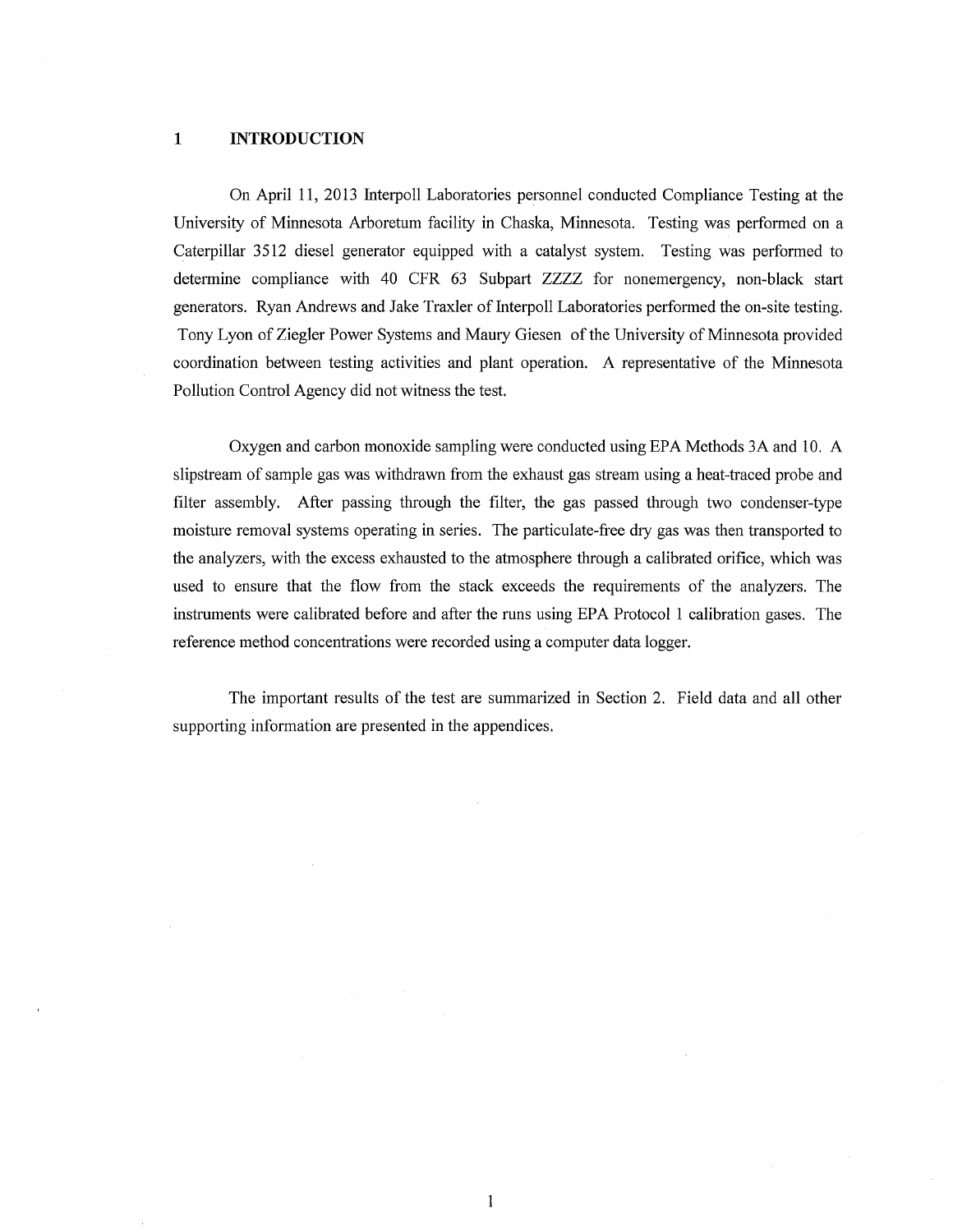#### **2 SUMMARY AND DISCUSSION**

An overview of the results of the testing performed on April 11, 2013 is presented below.

| <b>Summary of Performance Test Results</b>          |                                                                                                                                                             |                                                       |                                           |  |  |  |  |  |
|-----------------------------------------------------|-------------------------------------------------------------------------------------------------------------------------------------------------------------|-------------------------------------------------------|-------------------------------------------|--|--|--|--|--|
| 1(a)<br><b>Emission Unit</b><br><b>Tested</b>       | 1(b)<br><b>Limitation Basis</b>                                                                                                                             | 1(c)<br><b>Pollutant and</b><br><b>Emission Limit</b> | 1(d)<br><b>Test Result</b>                |  |  |  |  |  |
| Caterpillar<br>3512<br>Generator<br>S/N<br>CMJ01333 | Table 2D to Subpart ZZZZ of Part<br>63- Requirements for Existing<br><b>Stationary RICE</b><br>Non-emergency, non-black start<br>CL stationary RICE > 500hp | CO.<br>23 ppm @ 15%O2 or<br>70% Removal               | CO<br>7.89 ppm @ 15%O2<br>95.24 % Removal |  |  |  |  |  |

No difficulties were encountered in the field or in the data reduction. On the basis of this fact and a complete review of the entire data and results, it is our opinion that the results reported herein are accurate and closely reflect the actual values, which existed at the time the test was performed.

2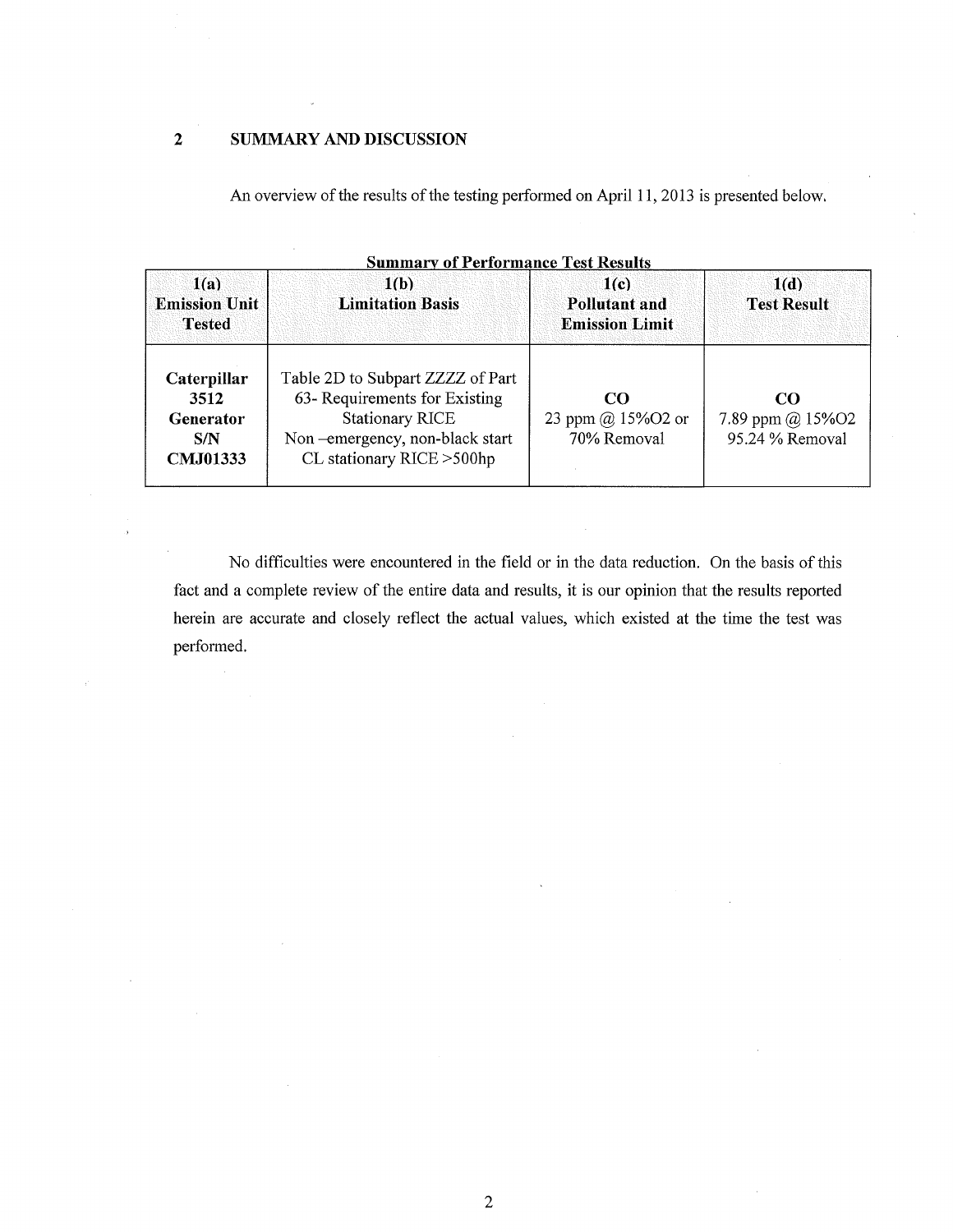Summary of the April 11, 2013 Carbon Monoxide Removal Efficiency Test on the (Cl RICE) Ziegler Diesel Generator at the University of Minnesota Arboretum located in Chaska, MN.

|                                                     | Item  | Run 1                        | Run 2                        | Run 3                        | Average          |
|-----------------------------------------------------|-------|------------------------------|------------------------------|------------------------------|------------------|
| Date of test                                        |       | $04 - 11 - 13$               | $04 - 11 - 13$               | $04 - 11 - 13$               |                  |
| Time runs were done                                 | (Hrs) | 1040 / 1140                  | 1155 / 1255                  | 1310 / 1410                  |                  |
| <b>Analytical Results</b>                           |       |                              |                              |                              |                  |
| CO Inlet                                            |       |                              |                              |                              |                  |
| CO ppm, dry<br>$\omega$<br>O2 %, dry<br>CO @ 15% O2 |       | 206.548<br>13.516<br>165.029 | 212.542<br>13.557<br>170.778 | 203.897<br>13.452<br>161.517 | 207.66<br>165.77 |
| CO Outlet                                           |       |                              |                              |                              |                  |
| CO ppm, dry<br>O2 %, dry<br>CO @ 15% O2             |       | 11.931<br>13.631<br>9.684    | 8.992<br>13.634<br>7.301     | 8.661<br>13.249<br>6.679     | 9.86<br>7.89     |
|                                                     |       |                              |                              |                              |                  |
| Removal Efficency                                   |       | 94.132                       | 95.725                       | 95.865                       | 95.24            |

 $\sim$ 

 $\sim$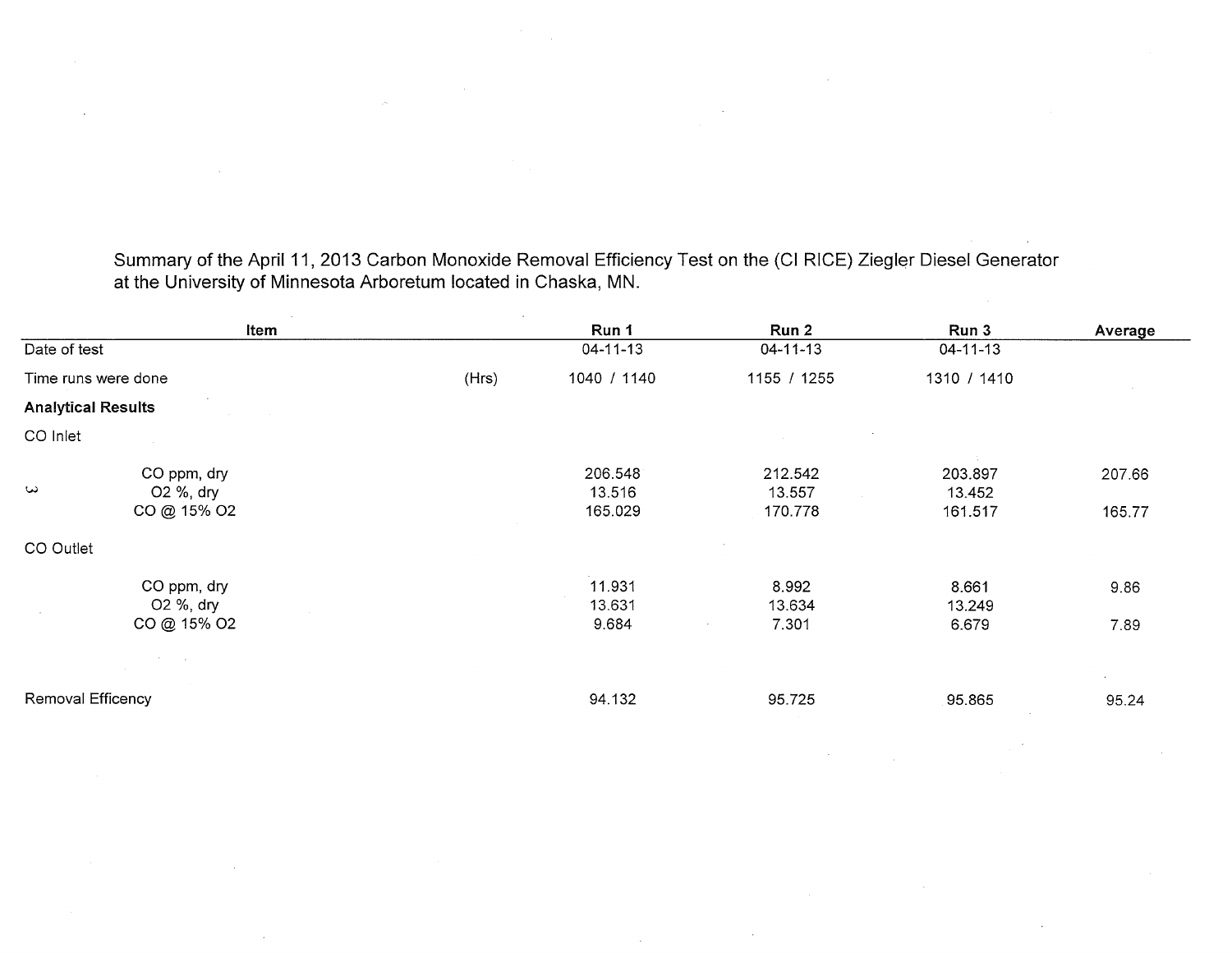# APPENDIX A

# TEST PLAN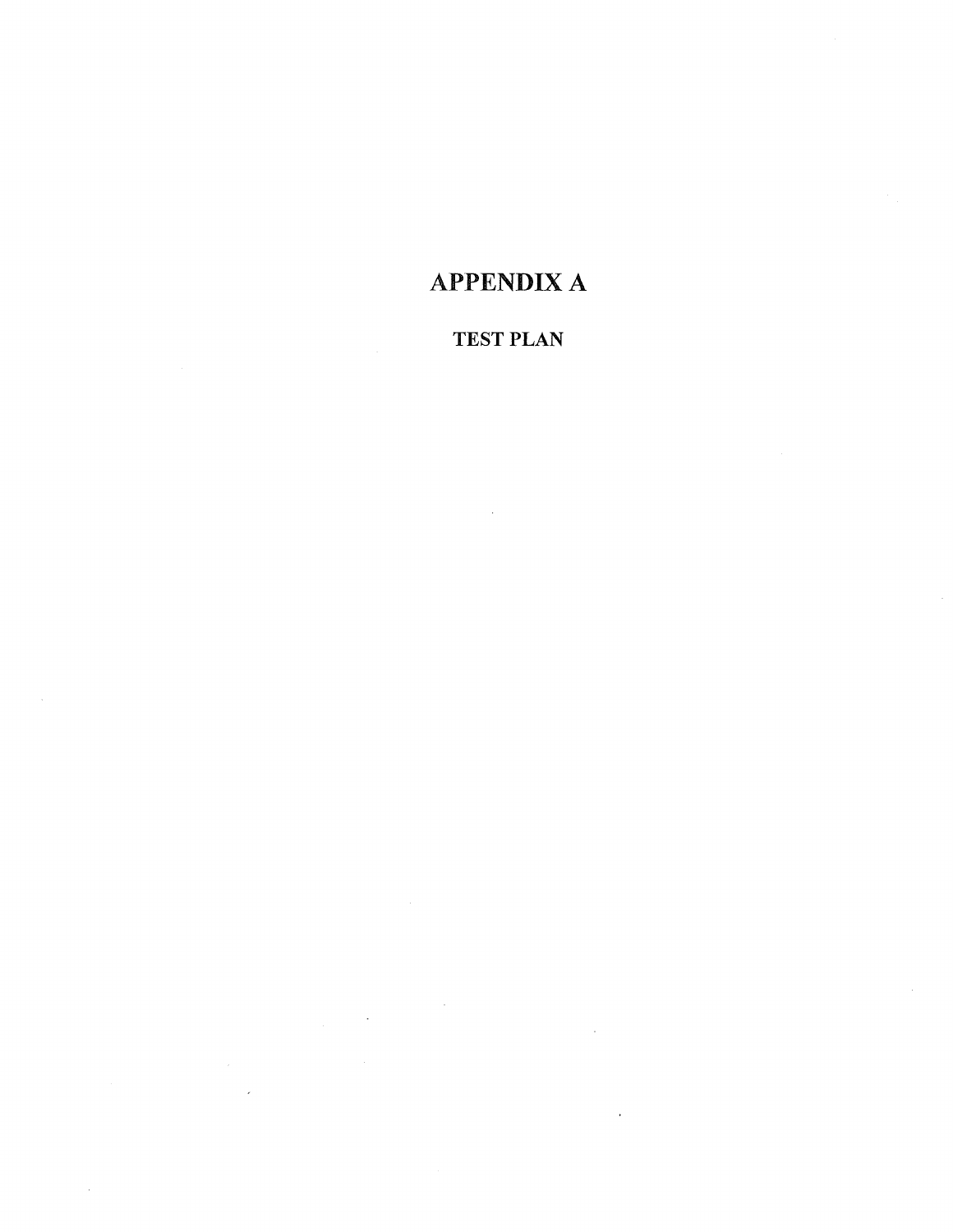# interpoll

Interpol! Laboratories, Inc. 4500 Ball Road NE Circle Pines, MN 55014-1819 Tel: 763-786-6020 Fax: 763-786-7854 www.interpoll-labs.com

February 5, 2013

Mr. George Czerniak Air & Radiation Branch USEPA-Region 5 77 West Jackson Blvd. Chicago, IL 60604-3507

RE:Notification of 40CFR 63, Subp. ZZZZ Testing and Site-Specific Test Plan U of M Arboretum, Chaska, MN

Dear Mr. Czerniak,

Interpoll Laboratories submits this notification and site specific test plan for testing required per Reciprocating Internal Combustion Engine (RICE) pursuant to 40 CFR 63, Subp. ZZZZ for nonemergency, non-black start generators. Testing will be conducted for carbon monoxide on one Caterpillar 3512 Generator located at the University of Minnesota Arboretum located in Chaska, Minnesota. Testing is scheduled for April 11, 2013. You will be notified if the test date changes for any reason.

Please feel free to contact me at 763-786-6020, Ext 38 or Maury Giesen of U of M Arboretum at 952-443-1417 if you have any questions or require additional information.

> Sincerely, INTERPOLL LABORATORIES, INC.

Kathy Etchistadt

Coordinator Source Testing Department

KE/kce Encl.

cc: Maury Giesen, U ofM Arboretum Chris Kaufhold, Ziegler Power Systems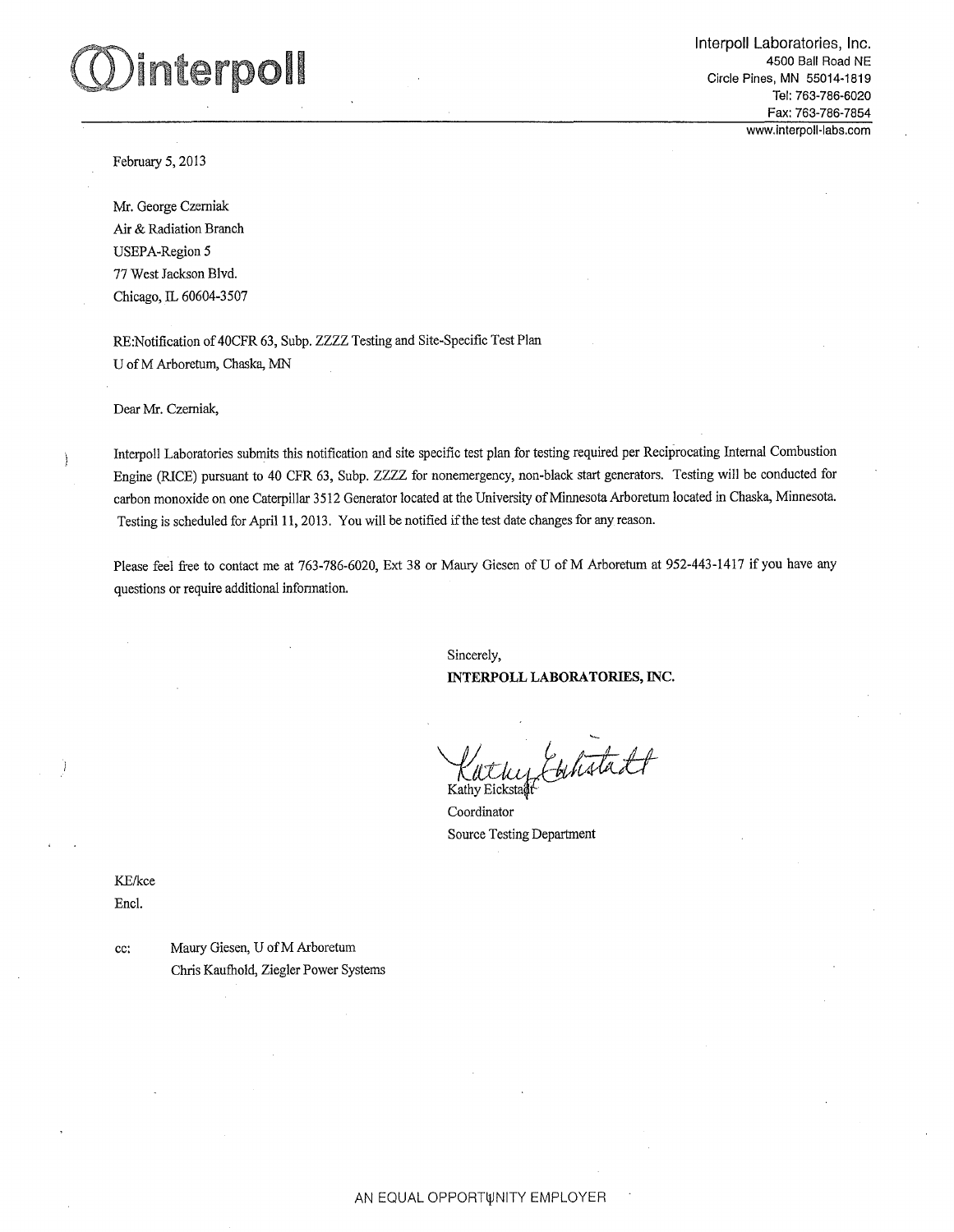#### **TEST PLAN FOR NESHAP EMISSION COMPLIANCE TESTING OF AN AREA SOURCE GENERATOR**

#### **PART 1. GENERAL INFORMATION**

Test Plan Date: Test Date:

Name and address of emission facility:

April 11, 2013

February 5, 2013

U of M Arboretum 3675 Arboretum Blvd. Chaska, MN 55318

Permittee contact person:

Independent Testing Company: Contact:

Maury Giesen Phone: (952) 443-1417 Email:

Interpoll Laboratories, Inc. Kathy Eickstadt/Ed Juers Phone: 763-786-6020 Kathy.eickstadt@interpoll-labs.com Ed.juers@interpoll-Iabs.com

Reason for testing:

 $\overline{\phantom{a}}$ 

Testing required per Reciprocating Internal Combustion Engine (RICE) pursuant to 40 CFR 63, Subp. ZZZZ for nonemergency, non-black start generators.

#### **PART II. TESTING REQUIREMENTS**

| Stack Vent No.:      | Limitation Basis of         | Pollutant Tested and      | Specific         |
|----------------------|-----------------------------|---------------------------|------------------|
| <b>Emission Unit</b> | Pollutant Tested            | Applicable Emission Limit | Methods/Proced   |
| No.                  |                             |                           | ures Required    |
|                      |                             |                           | Citation:        |
| Caterpillar 3512     | Table 2d to Subpart ZZZZ    | Carbon monoxide           | EPA Methods 3A & |
| s/n: CMJ01333        | of Part 63-Requirements     | 23 ppmvd @ 15% O2         | 10               |
|                      | for Existing Stationary     | or 70% removal            |                  |
|                      | <b>RICE</b> Located at Area |                           |                  |
|                      | Sources of HAP Emissions    |                           |                  |
|                      | NON-                        |                           |                  |
|                      | <b>EMERGENCY, NON-</b>      |                           |                  |
|                      | <b>BLACK START CL</b>       |                           |                  |
|                      | STATIONARY RICE             |                           |                  |
|                      | $>500$ HP                   |                           |                  |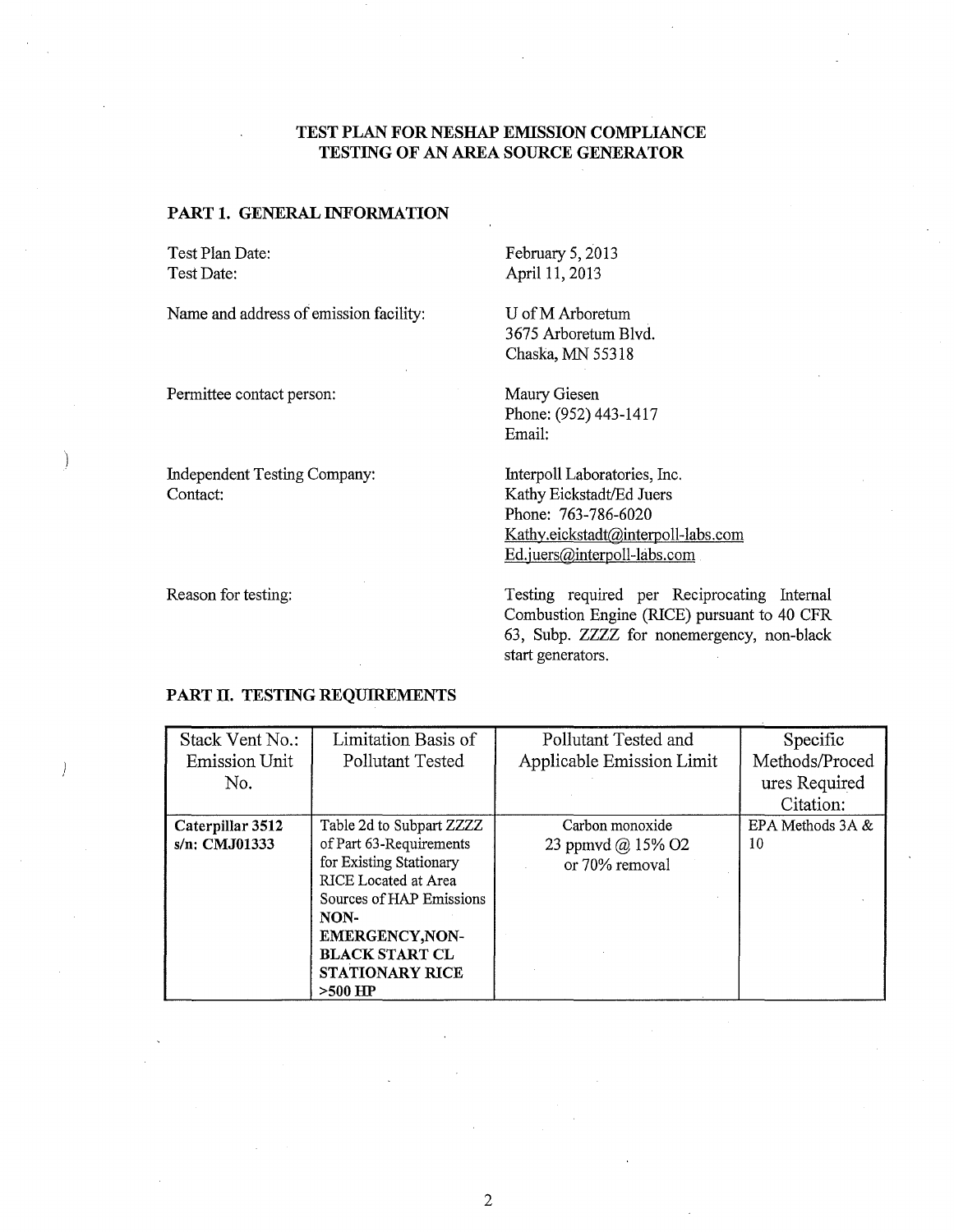#### PART III. OPERATING CONDITIONS

1. Process Equipment Description: Non-Emergency Generator .

Operating Capacity During Test: 50%

Control Equipment Description: Diesel Oxidation Catalyst

Control Equipment Operating Parameter During Test: Differential pressure and exhaust inlet temperature

Fuel Burned (list % ratios if more than one): Diesel

- 2. Rationale For Worst Case: 50%.
- 3. Normal Operating Capacity: 50% load factor
- 4. Description of How Process Equipment Will be Monitored During Testing: Electrical generation meters will be monitored.
- 5. Description of How Pollution Control Equipment Will be Monitored During Testing: Monitor and record differential pressure and inlet temperature.

#### **PART IV. TEST METHODS**

 $\big)$ 

- A. EPA Method 3A. Three determinations; before and after catalyst; one (1) one-hour measurement taken concurrently with each test run for pollutant.
- B. EPA Method 10 for the determination of carbon monoxide. Three (3) one-hour determinations, before and after catalyst will be performed.<sup>1</sup>

#### **PART V. CEMS RELATIVE ACCURACY**

NIA

#### **PART VI. OTHER**

- 1. Carbon monoxide will be reported as ppmv,d  $@15\%$  O2, % removal.
- 2. List any special averaging times for emission limits if applicable: N/A

<sup>1</sup> The test port locations shown in the attached drawing will be utilized. Sampling will take place in the centroid area of the ducts per the proposed rule revisions in Federal Register/Vol. 77, No. 5/Monday, January 9, 2012/proposed rules/pg. 1137.

3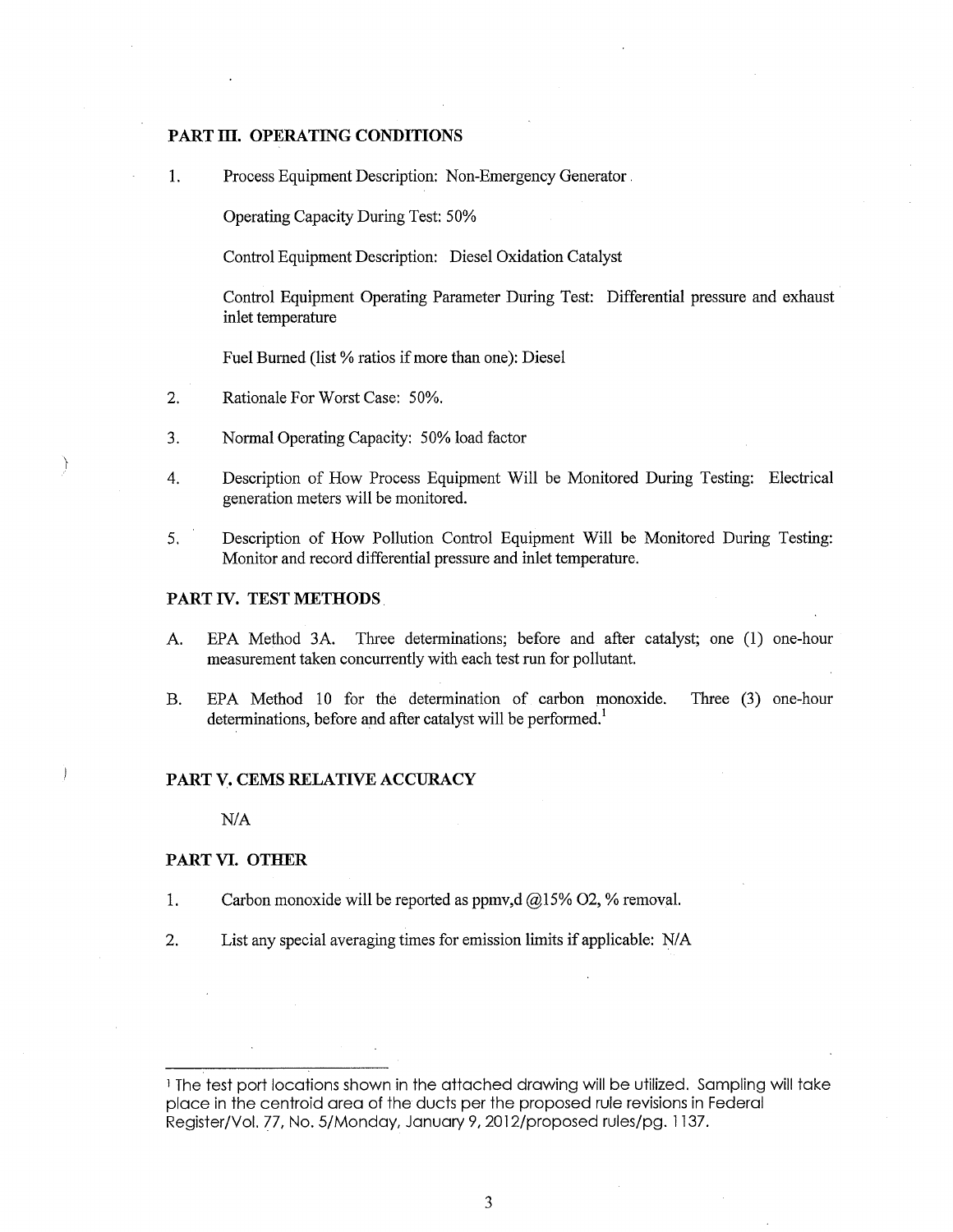3. One complete test report will be submitted to:

Mr. George Czerniak Air & Radiation Branch USEPA-Region 5 77 West Jackson Blvd. Chicago, IL 60604-3507

Ŋ

Ĵ.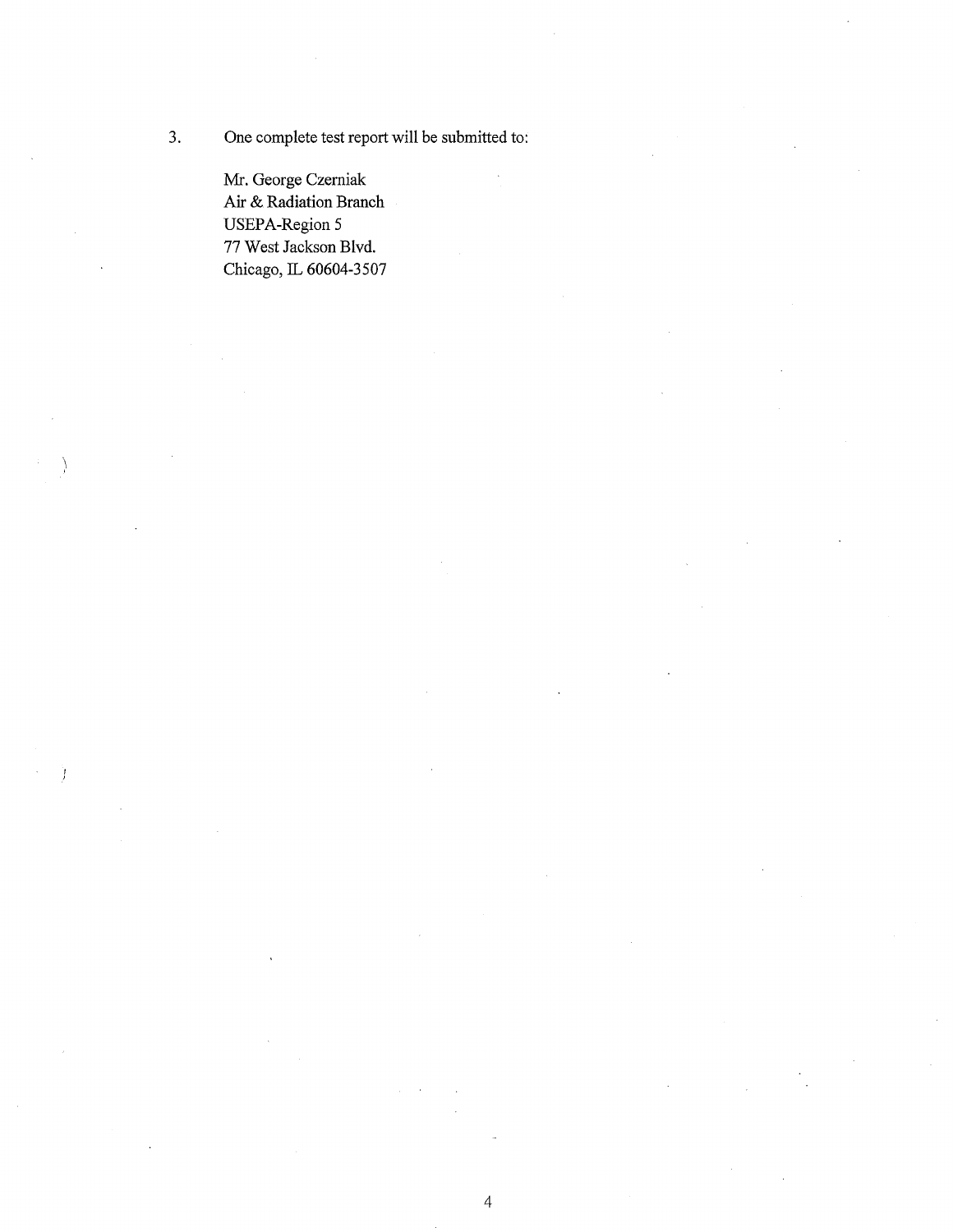# CUSTOMER/PROJECT NAME : U of M Arboretum



5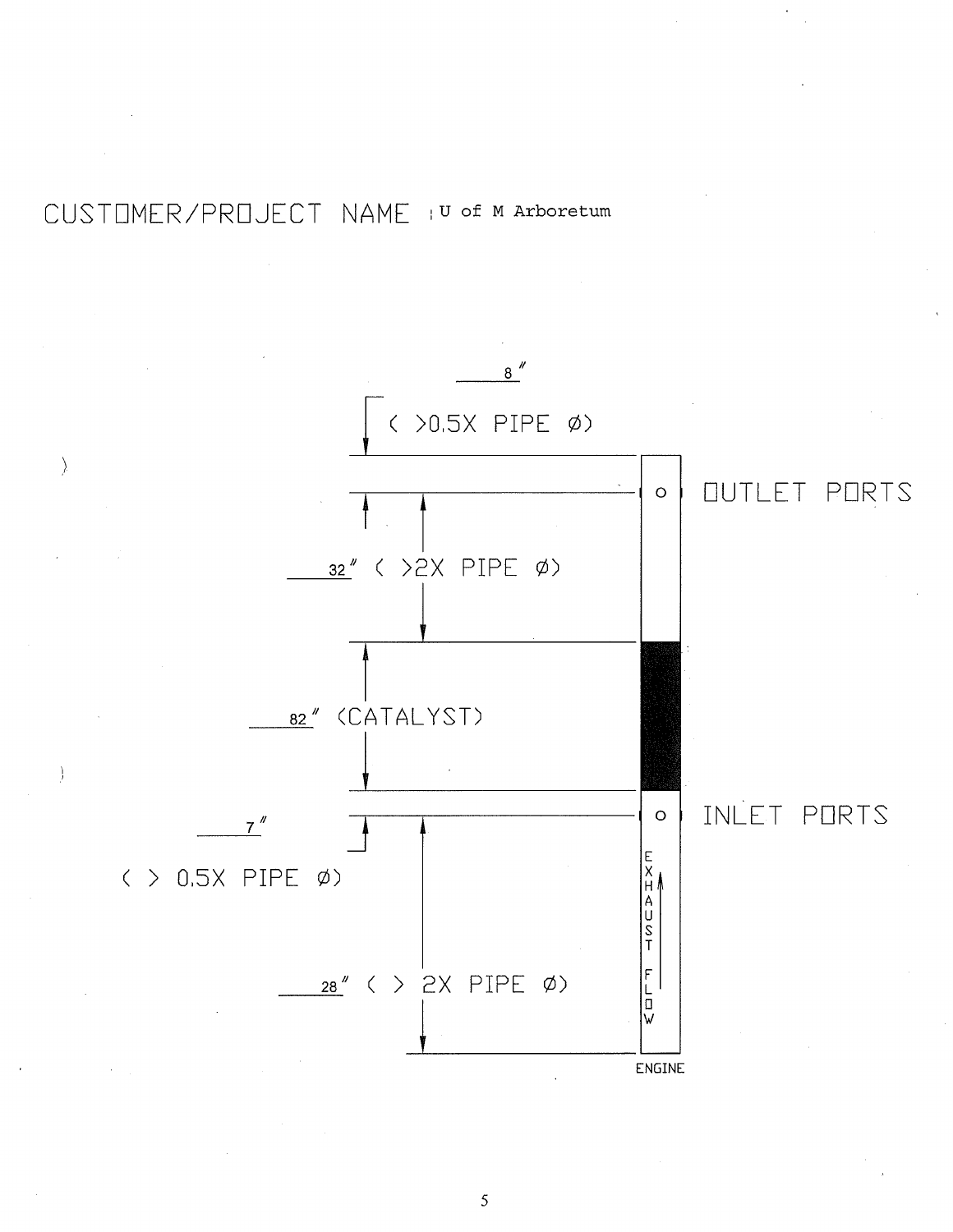# **APPENDIX B**

### MEASUREMENT SYSTEM PERFORMANCE SPECIFICATIONS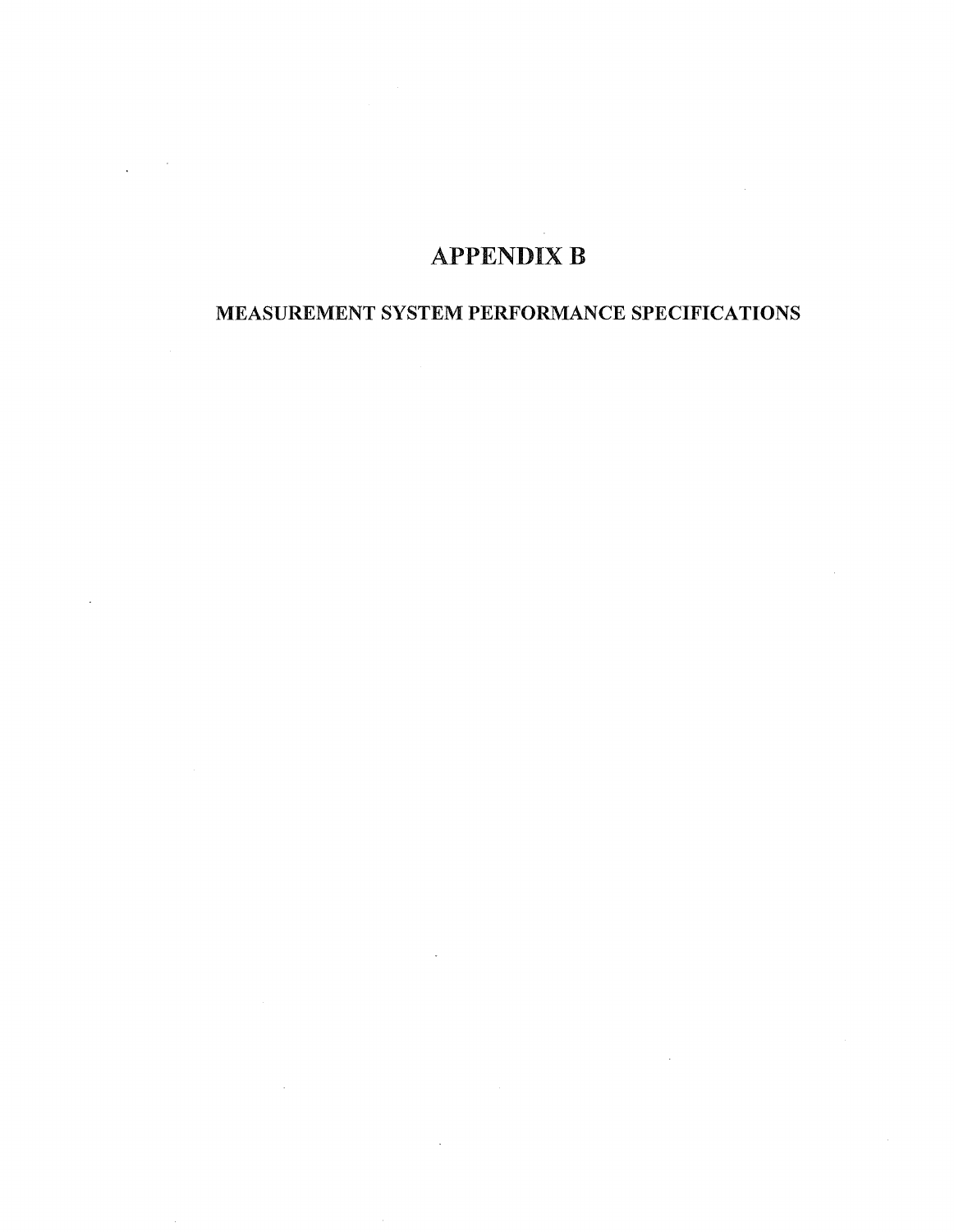#### U of M Arboretum Chaska, MN Cl RICE Generator 04/11/13 Test 1

### CO (TEI Model 48i)

|                   | Cylinder<br>Value<br>(ppm) | Analyzer<br>Response<br>(ppm) | Difference!<br>(ppm) | Span<br>Value<br>(ppm) | %<br>оf<br>Span |
|-------------------|----------------------------|-------------------------------|----------------------|------------------------|-----------------|
| Zero              | 0.00                       | $-0.05$                       | 0.05                 | 25.10                  | 0.20            |
| <b>Mid Level</b>  | 12.80                      | 13.05                         | 0.25                 | 25.10                  | 1.00            |
| <b>High Level</b> | 25.10                      | 25.26                         | 0.16                 | 25.10                  | 0.64            |

|                   | <b>Cylinder</b><br><b>Value</b><br>(%) | Analyzer<br>'%) | <b>Response Difference</b><br>(%) | Span<br>Value<br>(%) | %<br>of<br>$(\% )$ |
|-------------------|----------------------------------------|-----------------|-----------------------------------|----------------------|--------------------|
| Zero              | 0.00                                   | 0.05            | 0.05                              | 20.90                | 0.24               |
| Mid Level         | 10.90                                  | 10.93           | 0.03                              | 20.90                | 0.14               |
| <b>High Level</b> | 20.90                                  | 20.89           | 0.01                              | 20.90                | 0.05               |

O<sub>2</sub> (Servomex Series 1400)

\*\*\*\* All Calibrations must be within 2% of the span value...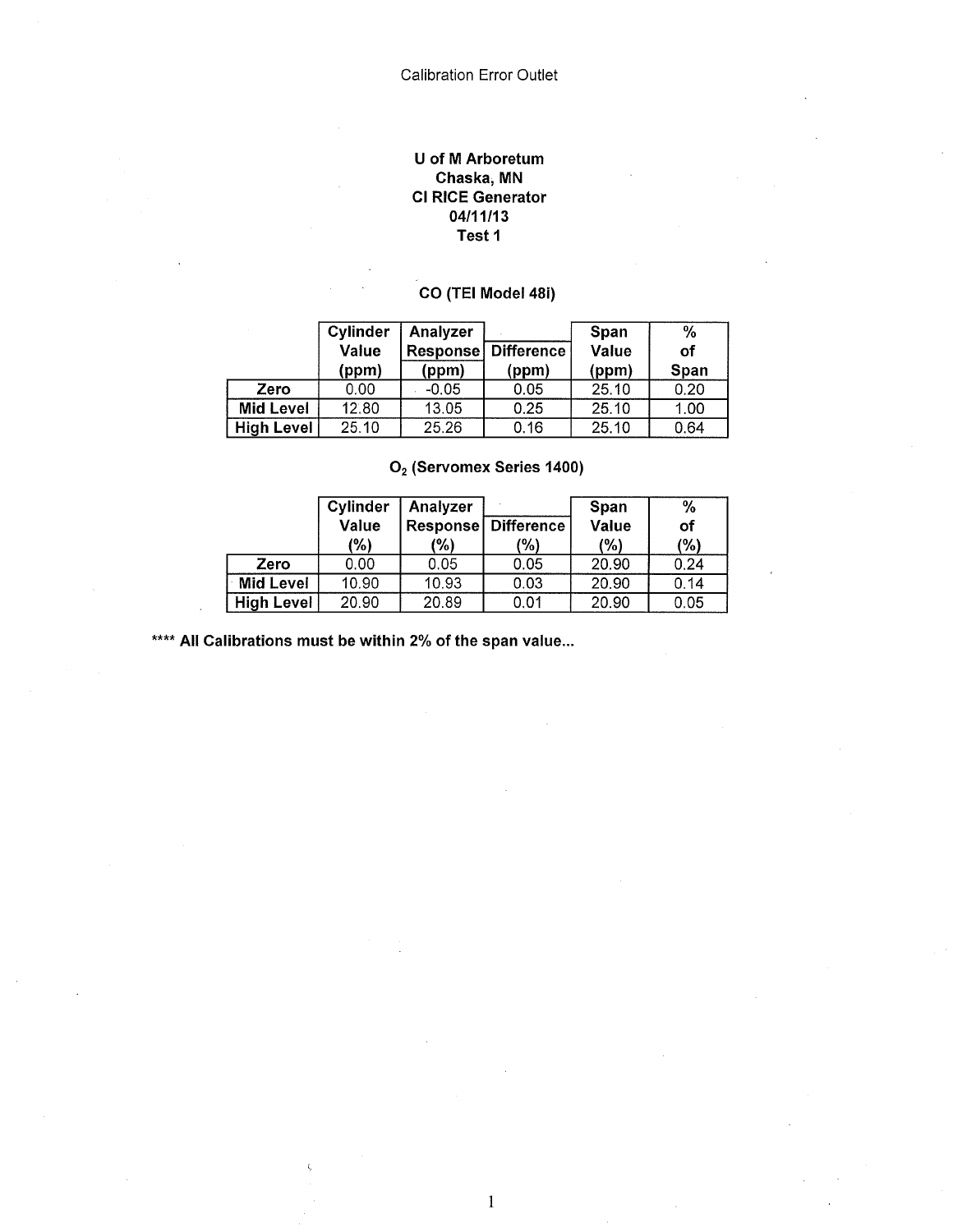#### U of M Arboretum Chaska, MN Cl RICE Generator 4/11/2013

|              |                |         |                     | O <sub>2</sub> |                             |       |                       |
|--------------|----------------|---------|---------------------|----------------|-----------------------------|-------|-----------------------|
|              |                | Initial | Pre-<br>Cal<br>Bias | Final          | Post-<br>cal<br><b>Bias</b> | Avg.  | %<br>Drift<br>of Span |
|              |                |         |                     |                |                             |       |                       |
| 1            | Zero           | 0.01    | $-0.04%$            | 0.02           | 0.00%                       | 0.02  | 0.04%                 |
|              | <b>Upscale</b> | 10.94   | $-0.04%$            | 10.88          | $-0.28%$                    | 10.91 | $-0.24%$              |
| $\mathbf{2}$ | Zero           | 0.02    | 0.00%               | 0.04           | 0.08%                       | 0.03  | 0.08%                 |
|              | Upscale        | 10.88   | $-0.28%$            | 10.96          | 0.04%                       | 10.92 | 0.32%                 |
| 3            | Zero           | 0.04    | 0.08%               | 0.02           | 0.00%                       | 0.03  | $-0.08%$              |
|              | Upscale        | 10.96   | 0.04%               | 10.84          | $-0.44%$                    | 10.90 | $-0.48%$              |

|         | Cylinder |   | Analyzer   |
|---------|----------|---|------------|
|         | Value    |   | Value      |
| Zero    | 0.00     | % | %<br>0.02  |
| Upscale | 10.90    | % | 10.95<br>% |
|         |          |   |            |
| Span    | 25       | % | ٥,<br>25   |
|         |          |   |            |



 $\ddot{\phantom{0}}$ ù.

2

 $\cdot$ 

 $\bar{\mathcal{A}}$ 

j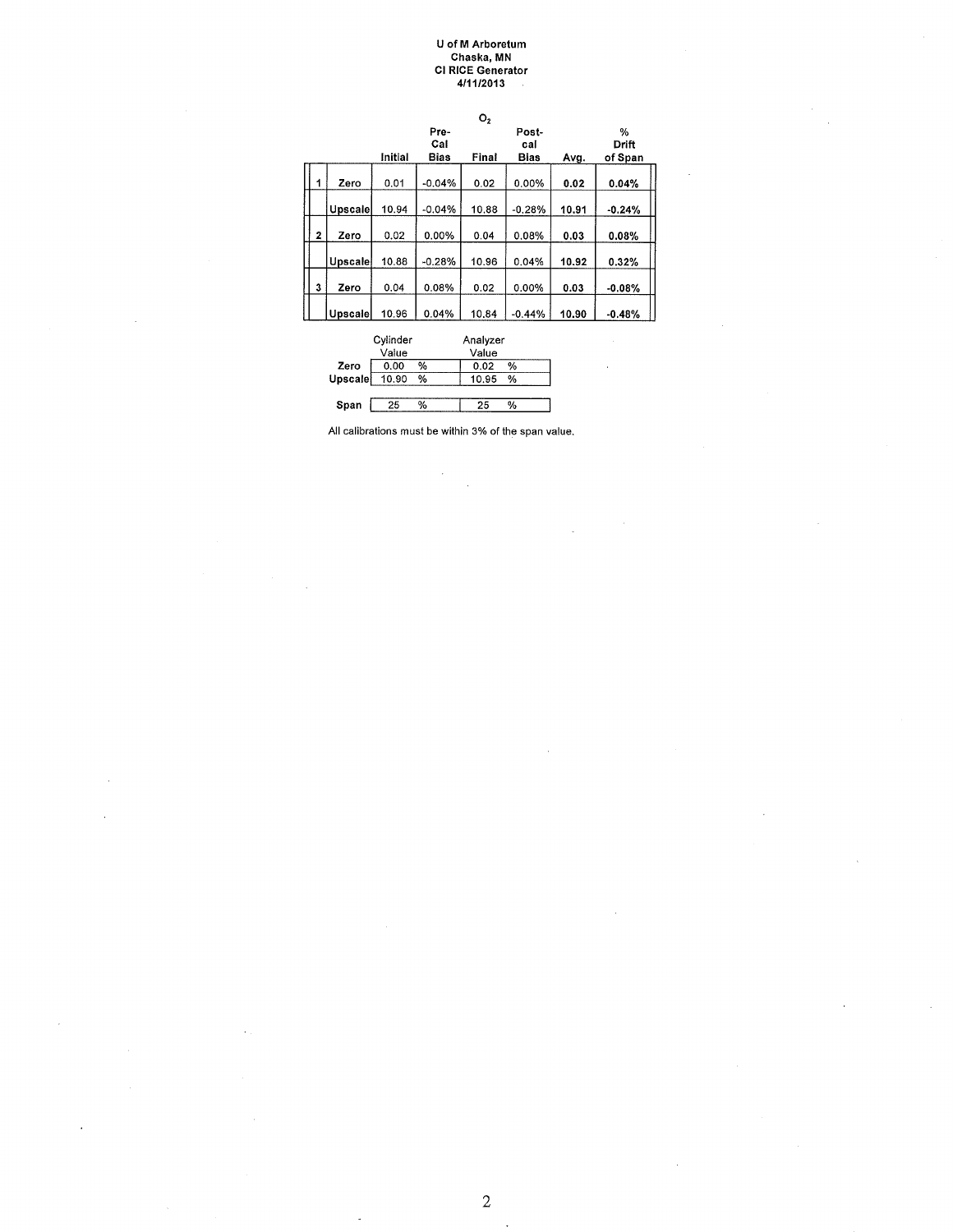#### U of M Arboretum Chaska, MN Cl RICE Generator 4/11/2013

| $\sim$ |   |                |         |          | CO    |             |       |          |
|--------|---|----------------|---------|----------|-------|-------------|-------|----------|
|        |   |                |         | Pre-     |       | Post-       |       | %        |
|        |   |                |         | Cal      |       | Cal         |       | Drift    |
|        |   |                | Initial | Bias     | Final | <b>Bias</b> | Avg.  | of Span  |
|        |   |                |         |          |       |             |       |          |
|        | 1 | Zero           | 0.20    | 0.56%    | 0.14  | 0.32%       | 0.17  | $-0.24%$ |
|        |   |                |         |          |       |             |       |          |
|        |   | Upscale        | 12.96   | $-0.36%$ | 12.77 | $-1.12%$    | 12.87 | $-0.76%$ |
|        |   |                |         |          |       |             |       |          |
|        | 2 | Zero           | 0.14    | 0.32%    | 0.08  | 0.08%       | 0.11  | $-0.24%$ |
|        |   |                |         |          |       |             |       |          |
|        |   | <b>Upscale</b> | 12.77   | $-1.12%$ | 12.87 | $-0.72%$    | 12.82 | 0.40%    |
|        |   |                |         |          |       |             |       |          |
|        | 3 | Zero           | 0.08    | 0.08%    | 0.03  | $-0.12%$    | 0.06  | $-0.20%$ |
|        |   |                |         |          |       |             |       |          |
|        |   | <b>Upscale</b> | 12.87   | $-0.72%$ | 12.59 | $-1.83%$    | 12.73 | $-1.12%$ |

|         | Cylinder |     | Analyzer |     |  |
|---------|----------|-----|----------|-----|--|
|         | Value    |     | Response |     |  |
| Zero    | 0.00     | ppm | 0.06     | ppm |  |
| Upscale | 12.80    | ppm | 13.05    | ppm |  |
|         |          |     |          |     |  |
| Span    | 25.10    | ppm | 25.1     | ppm |  |
|         |          |     |          |     |  |

a.

 $\bar{z}$ 

All calibrations must be within 3% of the span value.

 $\bar{z}$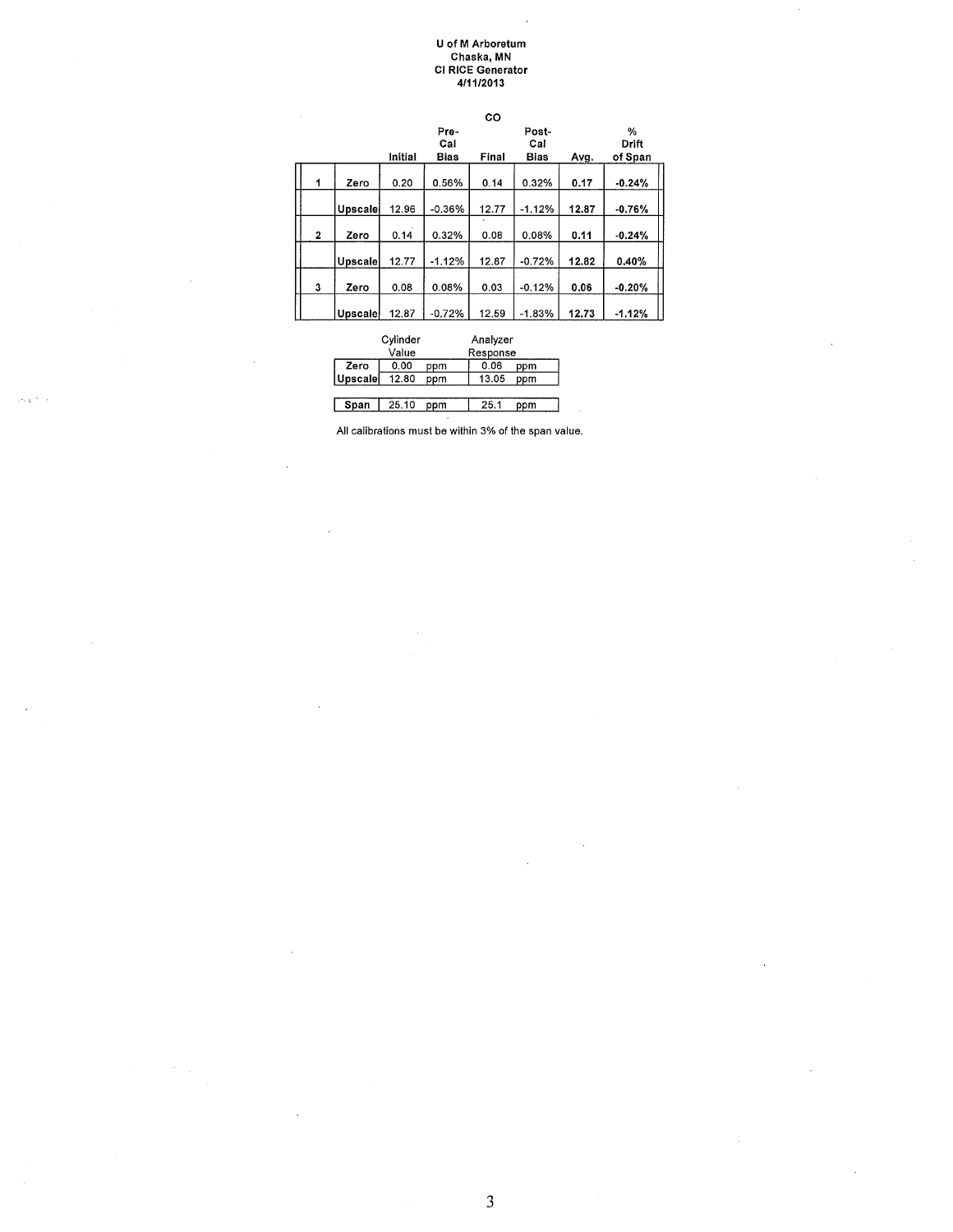#### U of M Arboretum Chaska, MN Cl RICE Generator 04/11/13 Test 1

### CO (Thermo Model 48c)

|                   | Cylinder     | Analyzer |            | Span   | $\%$ |
|-------------------|--------------|----------|------------|--------|------|
|                   | <b>Value</b> | Response | Difference | Value  | Οf   |
|                   | (ppm)        | (ppm)    | (ppm)      | (ppm)  | Span |
| Zero              | 0.00         | 0.06     | 0.06       | 245.00 | 0.02 |
| <b>Low Level</b>  | 51.50        | 51.82    | 0.32       | 245.00 | 0.13 |
| <b>Mid Level</b>  | 114.00       | 113.79   | 0.21       | 245.00 | 0.09 |
| <b>High Level</b> | 245.00       | 244.45   | 0.55       | 245.00 | 0.22 |

### O<sub>2</sub> (Servomex Series 1400)

|                   | Cylinder     | Analyzer |                            | <b>Span</b> | $\frac{0}{0}$ |
|-------------------|--------------|----------|----------------------------|-------------|---------------|
|                   | <b>Value</b> |          | <b>Response Difference</b> | Value       | of            |
|                   | (%)          | (%)      | (%)                        | (%)         | (%)           |
| Zero              | 0.00         | 0.02     | 0.02                       | 20.90       | 0.10          |
| <b>Mid Level</b>  | 10.90        | 10.95    | 0.05                       | 20.90       | 0.24          |
| <b>High Level</b> | $20.90 -$    | 20.91    | 0.01                       | 20.90       | 0.05          |

\*\*\*\* All Calibrations must be within 2% of the span value...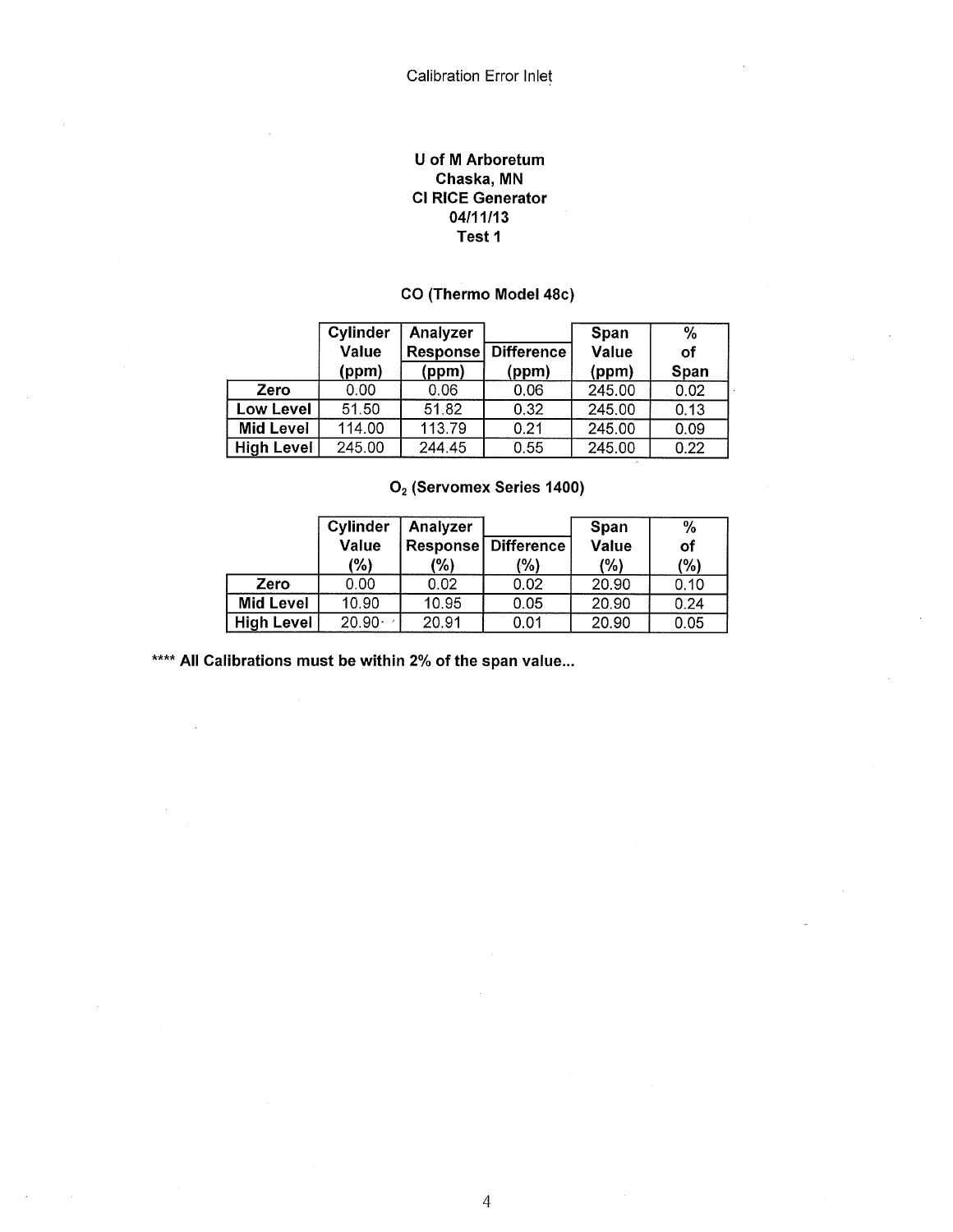#### U of M Arboretum Chaska, MN Cl RICE Generator 4/11/2013

|   |                |          |          | O <sub>2</sub> |          |       |          |  |
|---|----------------|----------|----------|----------------|----------|-------|----------|--|
|   |                |          | Pre-     |                | Post-    |       | %        |  |
|   |                |          | Cal      |                | cal      |       | Drift    |  |
|   |                | Initial  | Bias     | Final          | Bias     | Avg.  | of Span  |  |
|   |                |          |          |                |          |       |          |  |
| 1 | Zero           | $-0.01$  | $-0.12%$ | 0.03           | 0.04%    | 0.01  | 0.16%    |  |
|   |                |          |          |                |          |       |          |  |
|   | <b>Upscale</b> | 10.92    | $-0.12%$ | 10.89          | $-0.24%$ | 10.91 | $-0.12%$ |  |
|   |                |          |          |                |          |       |          |  |
| 2 | Zero           | 0.03     | 0.04%    | 0.02           | 0.00%    | 0.03  | $-0.04%$ |  |
|   |                |          |          |                |          |       |          |  |
|   | Upscale        | 10.89    | $-0.24%$ | 10.85          | $-0.40%$ | 10.87 | $-0.16%$ |  |
|   |                |          |          |                |          |       |          |  |
| 3 | Zero           | 0.02     | 0.00%    | 0.03           | 0.04%    | 0.03  | 0.04%    |  |
|   |                |          |          |                |          |       |          |  |
|   | Upscale        | 10.85    | $-0.40%$ | 10.89          | $-0.24%$ | 10.87 | 0.16%    |  |
|   |                |          |          |                |          |       |          |  |
|   |                | Cvlinder |          | Analyzer       |          |       |          |  |

|         | oymuci |   | <b>AUGIVE</b> |   |  |
|---------|--------|---|---------------|---|--|
|         | Value  |   | Value         |   |  |
| Zero    | 0.00   | % | 0.02          | % |  |
| Upscale | 10.90  | % | 10.95         | % |  |
|         |        |   |               |   |  |
| Span    | 25     | % | 25            | % |  |

All calibrations must be within 3% of the span value.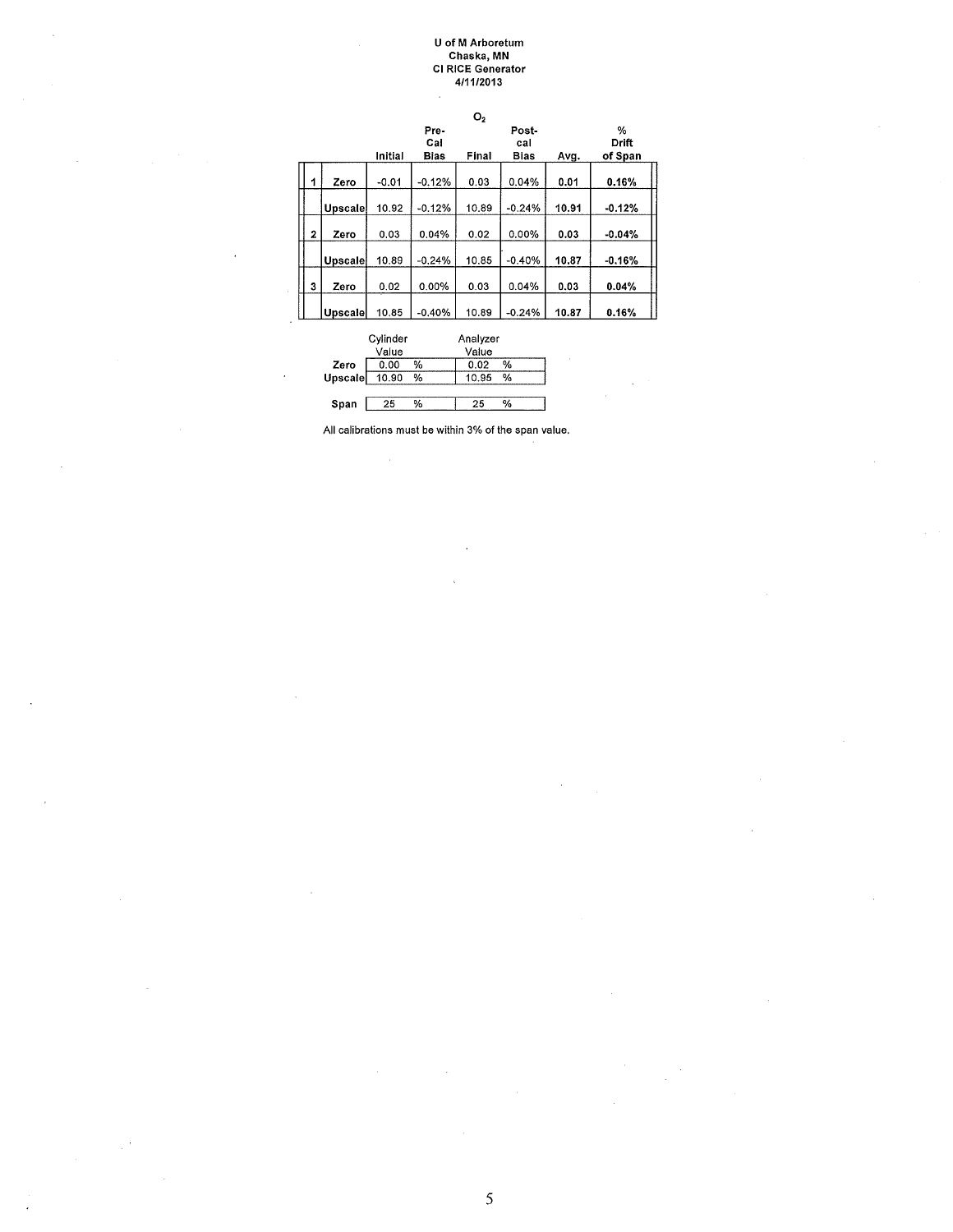#### U of M Arboretum Chaska, MN Cl RICE Generator 4/11/2013

|              |         |         |             | CO      |              |         |                   |
|--------------|---------|---------|-------------|---------|--------------|---------|-------------------|
|              |         |         | Pre-<br>Cal |         | Post-<br>Cal |         | %<br><b>Drift</b> |
|              |         | Initial | <b>Bias</b> | Final   | <b>Bias</b>  | Avg.    | of Span           |
| 1            | Zero    | 0.24    | 0.07%       | $-0.25$ | $-0.13%$     | $-0.01$ | $-0.20%$          |
|              | Upscale | 114.72  | 0.38%       | 113.89  | 0.04%        | 114.31  | $-0.34%$          |
| $\mathbf{2}$ | Zero    | $-0.25$ | $-0.13%$    | 0.26    | 0.08%        | 0.01    | 0.21%             |
|              | Upscale | 113.89  | 0.04%       | 114.61  | 0.33%        | 114.25  | 0.29%             |
| 3            | Zero    | 0.26    | 0.08%       | 0.23    | 0.07%        | 0.25    | $-0.01%$          |
|              | Upscale | 114.61  | 0.33%       | 114.53  | 0.30%        | 114.57  | $-0.03%$          |

|         | Cylinder |     | Analyzer |     |
|---------|----------|-----|----------|-----|
|         | Value    |     | Response |     |
| Zero    | 0.00     | ppm | 0.06     | ppm |
| Upscale | 114.00   | ppm | 113.79   | ppm |
|         |          |     |          |     |
| Span    | 245.00   | ppm | 245      | ppm |

ŀ,

All calibrations must be within 3% of the span value.

6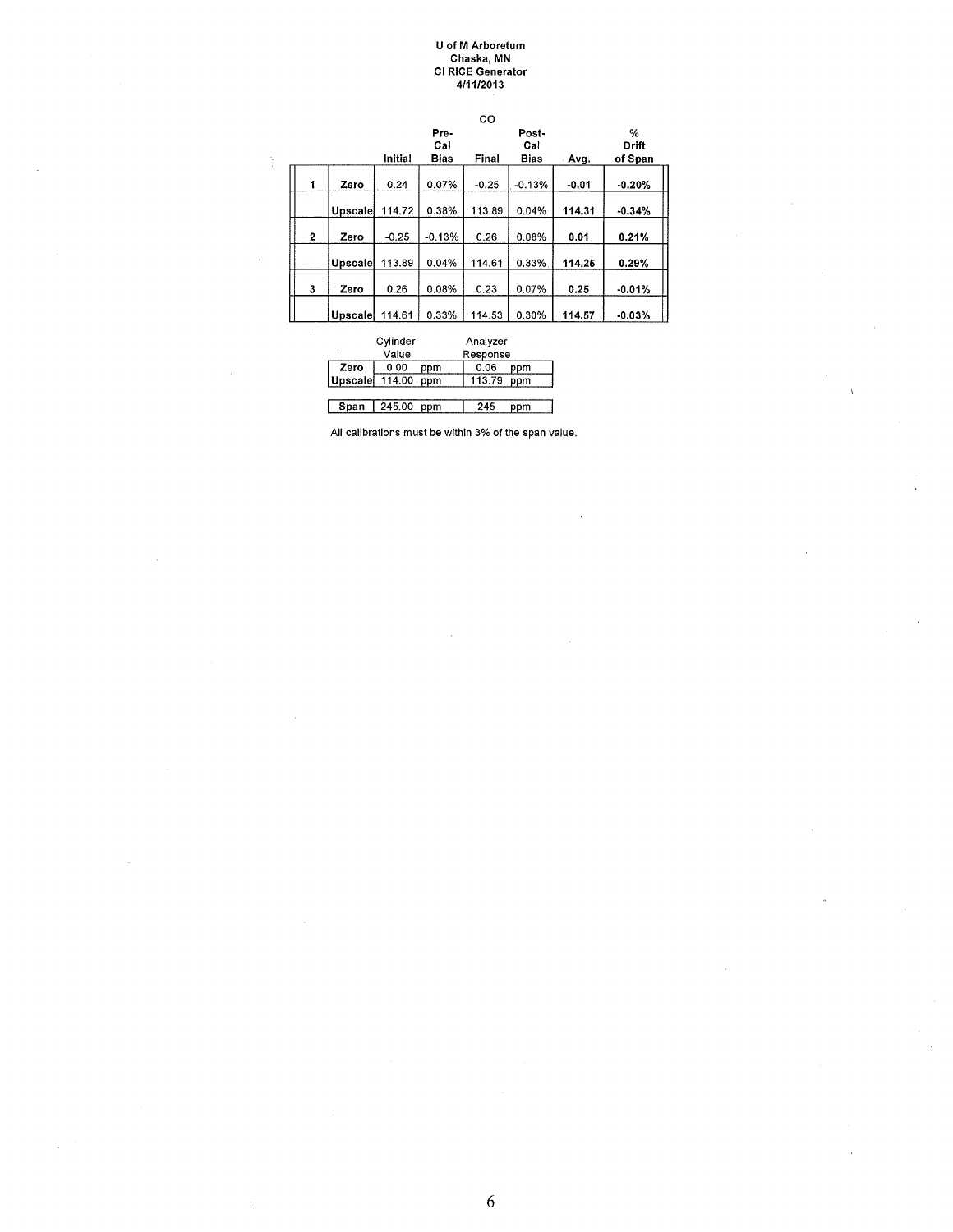# **APPENDIX C**

### INTERPOLL LABORATORIES COMPUTER PRINTOUTS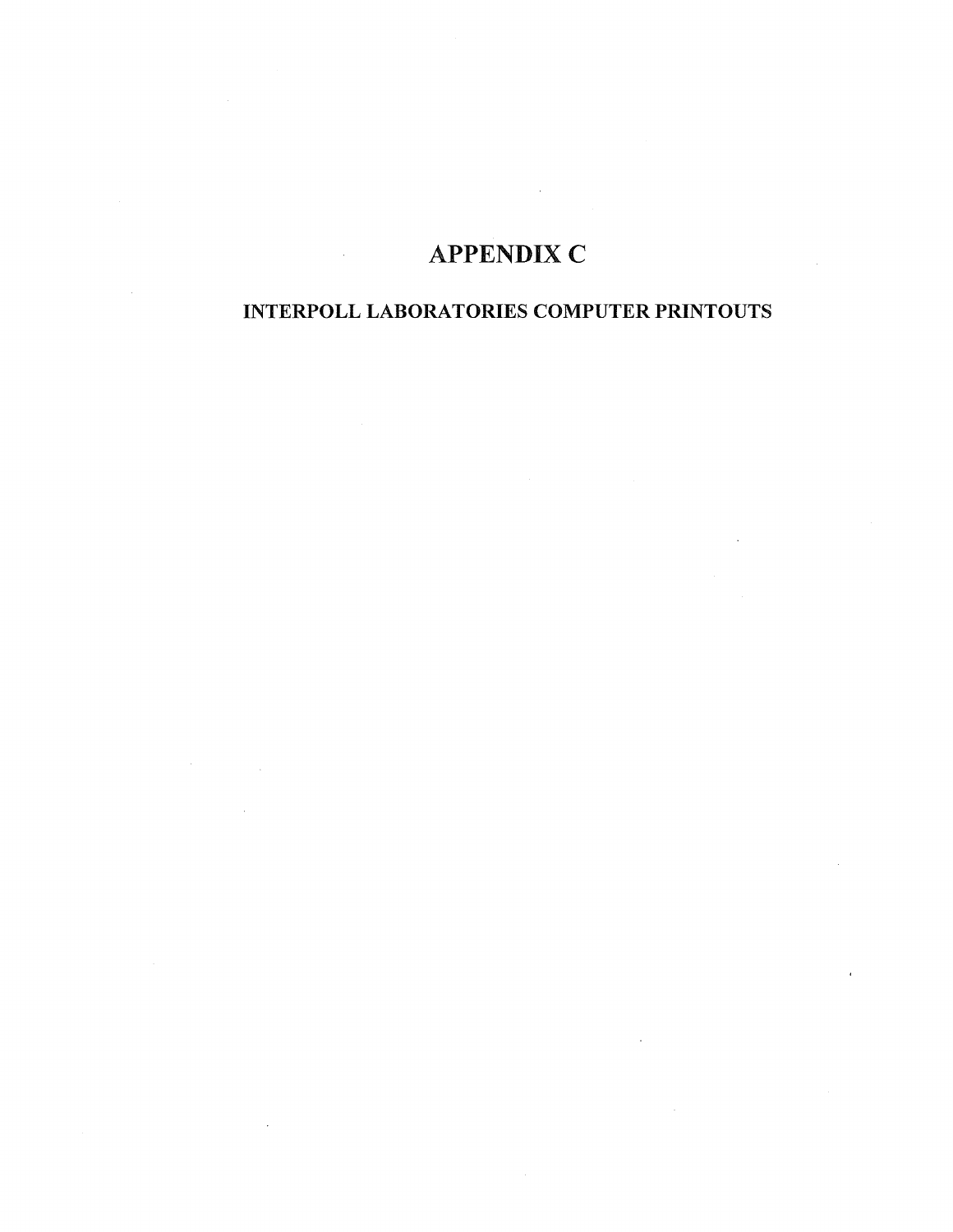| U of M Arboretum         | 4/11/2013 |       |
|--------------------------|-----------|-------|
| Chaska, MN               | Test 1    | Run 1 |
| <b>CI RICE Generator</b> |           |       |

**U of M Arboretum 4/11/2013** 

**Start 10:40AM Stop 11:40 AM <u>Time ln O, %, d**<br>
10:40:00 13.413 203.201 13.510 12.338<br>
10:41:00 13.298 197.268 13.356 12.103<br>
10:42:00 13.282 194.109 13.307 11.173</u> 10:40:00 13.413<br>10:41:00 13.413<br>10:42:00 13.298<br>10:42:00 13.282 10:41:00 13.298 197.268 13.356 12.103 10:42:00 13.282 194.109 13.307 11.173 10:43:00 13.721 206.853 13.741 11.704 10:44:00 13.824 216.280 13.883 12.049 10:45:00 13.916 224.093 13.988 11.987 10:46:00 13.775 217.506 13.845 11.999 10:47:00 13.581 212.028 13.664 11.966 199.361<br>198.275 10:49:00 13.285 198.275 13.342 11.889 10:50:00 13.200 196.032 13.278 11.816 10:51:00 13.326 197.275 13.484 11.670 10:52:00 13.566 205.947 13.692 11.580 10:53:00 13.518 207.618 13.521 11.628 10:54:00 13.253 198.048 13.269 12.175<br>10:55:00 13.150 193.209 13.242 12.723<br>10:56:00 13.118 192.794 13.249 12.787<br>10:57:00 13.120 193.036 13.228 12.899 10:55:00 13.150 193.209 13.242 12.723 10:56:00 13.118 192.794 13.249 12.787 10:57:00 13.120 193.036 13.228 12.899 10:58:00 13.131 192.949 13.274 13.079<br>10:59:00 13.260 194.948 13.473 12.640<br>11:00:00 13.505 203.201 13.816 13.030 104.948 13.473 12.640<br>203.201 13.816 13.030 11:00:00 13.505 203.201 13.816 13.030 11:01:00 13.912 225.023 14.035 21.795<br>11:02:00 13.747 218.851 13.788 17.120 11:02:00 13.747 218.851 13.788 17.120 11:03:00 13.626 211.285 13.774 12.825 11:04:00 13.624 210.187 13.759 12.163 11:05:00 13.521 208.452 13.674 11.935 11:06:00 13.328 203.450 13.467 11.703 11:07:00 13.258 199.529 13.394 11.782 11:08:00 13.286 198.961 13.429 11.505 11:09:00 13.497 203.623 13.720 11.386 11:10:00 13.679 212.860 13.857 11.132 11:11:00 13.788 219.769 13.934 11.249 11:12:00 13.669 214.533 13.774 11.427 11:13:00 13.680 211.118 13.872 11.329 11:14:00 13.733 216.362 13.820 11.393 11:15:00 13.595 214.263 13.735 11.591 11:16:00 13.513 209.373 13.570 11.386 11:17:00 13.445 202.298 13.643 11.359 11:18:00 13.707 212.356 13.868 11.372 11:19:00 13.679 214.358 13.781 11.336 11:20:00 13.628 209.625 13.745 11.568 11:21:00 13.687 211.199 13.811 11.587 11:22:00 13.613 210.118 13.752 11.628 11:23:00 13.421 205.281 13.458 11.612 11:24:00 13.293 198.870 13.460 11.353 11:25:00 13.496 205.950 13.736 11.319 11:26:00 13.846 220.108 13.917 11.335 11:27:00 13.766 217.610 13.914 11.449 11:28:00 13.780 216.870 13.973 11.542 11:29:00 13.993 225.853 14.134 11.444 11:30:00 14.034 231.112 14.156 11.500 11:31:00 13.867 222.259 13.834 11.544 11:32:00 13.506 208.297 13.601 11.649 11:33:00 13.150 198.132 13.165 11.879 11:34:00 13.150 195.203 13.401 11.517 11:35:00 13.224 195.297 13.398 11.194 11:36:00 13.368 197.130 13.488 11.163 11:37:00 13.425 199.788 13.624 11.380 11:38:00 13.490 202.456 13.612 11.208 11:39:00 13.580 204.450 13.692 11.241 **Average 13.519 207.105 13.639 12.003**  FIELD CALCULATIONS RAW DATA TABLE

|                             | 11:02:00 | 13.747   | 218.851            | 13,788 | 17.120 |                 |     |
|-----------------------------|----------|----------|--------------------|--------|--------|-----------------|-----|
|                             | 11:03:00 | 13.626   | 211.285            | 13.774 | 12.825 |                 |     |
|                             | 11:04:00 | 13,624   | 210.187            | 13.759 | 12.163 |                 |     |
|                             | 11:05:00 | 13.521   | 208.452            | 13.674 | 11.935 |                 |     |
|                             | 11:06:00 | 13.328   | 203.450            | 13.467 | 11.703 |                 |     |
|                             | 11:07:00 | 13.258   | 199.529            | 13.394 | 11.782 |                 |     |
|                             | 11:08:00 | 13.286   | 198,961            | 13.429 | 11.505 |                 |     |
|                             | 11:09:00 | 13.497   | 203,623            | 13.720 | 11.386 |                 |     |
|                             | 11:10:00 | 13.679   | 212,860            | 13.857 | 11.132 |                 |     |
|                             | 11:11:00 | 13.788   | 219.769            | 13.934 | 11.249 |                 |     |
|                             | 11:12:00 | 13.669   | 214.533            | 13.774 | 11.427 |                 |     |
|                             | 11:13:00 | 13,680   | 211.118            | 13.872 | 11.329 |                 |     |
|                             | 11:14:00 | 13,733   | 216.362            | 13.820 | 11.393 |                 |     |
|                             | 11:15:00 | 13,595   | 214.263            | 13.735 | 11.591 |                 |     |
|                             | 11:16:00 | 13.513   | 209.373            | 13.570 | 11.386 |                 |     |
|                             | 11:17:00 | 13.445   | 202.298            | 13.643 | 11.359 |                 |     |
|                             | 11:18:00 | 13.707   | 212,356            | 13.868 | 11.372 |                 |     |
|                             |          |          |                    | 13.781 |        |                 |     |
|                             | 11:19:00 | 13.679   | 214,358            |        | 11,336 |                 |     |
|                             | 11:20:00 | 13.628   | 209,625            | 13.745 | 11,568 |                 |     |
|                             | 11:21:00 | 13.687   | 211.199            | 13.811 | 11.587 |                 |     |
|                             | 11:22:00 | 13.613   | 210.118            | 13.752 | 11.628 |                 |     |
|                             | 11:23:00 | 13.421   | 205,281            | 13.458 | 11.612 |                 |     |
|                             | 11:24:00 | 13.293   | 198,870            | 13.460 | 11.353 |                 |     |
|                             | 11:25:00 | 13.496   | 205,950            | 13.736 | 11.319 |                 |     |
|                             | 11:26:00 | 13,846   | 220.108            | 13.917 | 11.335 |                 |     |
|                             | 11:27:00 | 13,766   | 217.610            | 13.914 | 11.449 |                 |     |
|                             | 11:28:00 | 13.780   | 216.870            | 13.973 | 11.542 |                 |     |
|                             | 11:29:00 | 13.993   | 225.853            | 14.134 | 11.444 |                 |     |
|                             | 11:30:00 | 14.034   | 231.112            | 14.156 | 11.500 |                 |     |
|                             | 11:31:00 | 13,867   | 222.259            | 13.834 | 11.544 |                 |     |
|                             | 11:32:00 | 13.506   | 208.297            | 13.601 | 11.649 |                 |     |
|                             | 11:33:00 | 13.150   | 198.132            | 13.165 | 11.879 |                 |     |
|                             | 11:34:00 | 13.150   | 195,203            | 13.401 | 11.517 |                 |     |
|                             | 11:35:00 | 13.224   | 195.297            | 13.398 | 11.194 |                 |     |
|                             | 11:36:00 | 13.368   | 197.130            | 13.488 | 11.163 |                 |     |
|                             | 11:37:00 | 13.425   | 199.788            | 13.624 | 11,380 |                 |     |
|                             | 11:38:00 | 13.490   | 202.456            | 13.612 | 11.208 |                 |     |
|                             | 11:39:00 | 13.580   | 204.450            | 13,692 | 11.241 |                 |     |
|                             | Average  | 13.519   | 207.105            | 13,639 | 12.003 |                 |     |
|                             |          |          | FIELD CALCULATIONS |        |        |                 |     |
|                             |          |          | RAW DATA TABLE     |        |        |                 |     |
|                             |          |          |                    |        |        | Gas Corrected   |     |
| Instrument                  |          | ppm or % | Zero               | Span   | Gas    | for Calibration |     |
| Inlet $O2$ (dry)            |          | 13.519   | 0.01               | 10.91  | 10.90  | 13.52           | dry |
| Inlet CO (dry)              |          | 207.105  | $-0.01$            | 114.31 | 114.0  | 206.55          | dry |
| Outlet O <sub>2</sub> (dry) |          | 13,639   | 0.02               | 10.91  | 10,90  | 13,63           | dry |
|                             |          | 12.003   | 0.17               | 12.87  | 12.8   | 11.93           | dry |
| Outlet CO (dry)             |          |          |                    |        |        |                 |     |
|                             |          |          |                    |        |        |                 |     |

|                         | <b>RESULTS</b>            |             |        |
|-------------------------|---------------------------|-------------|--------|
| Inlet                   |                           | Outlet      |        |
| 0, %, dry               | 13.52                     | $O2$ %, dry | 13.63  |
| CO @ 15% O <sub>2</sub> | 165.03                    | CO @ 15% O2 | 9.68   |
| CO ppm, dry             | 206.55                    | CO ppm, dry | 11.931 |
|                         | <b>Removal Efficiency</b> | 94.132      |        |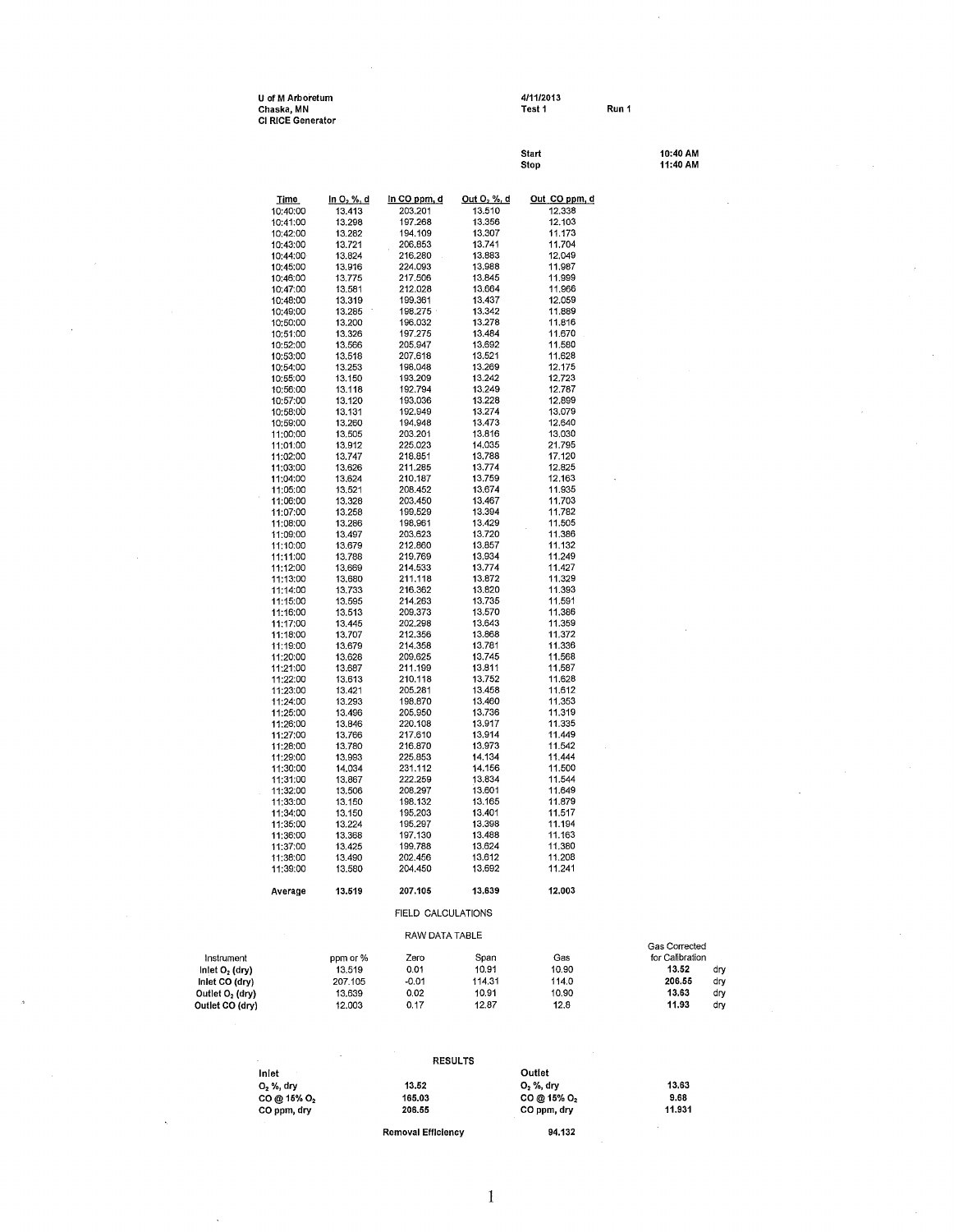| U of M Arboretum  | 4/11/2013 |       |
|-------------------|-----------|-------|
| Chaska. MN        | Test 1    | Run 2 |
| CI RICE Generator |           |       |

**Start 11:55 AM Stop 12:55 PM** 

|                                               | <b>Time</b>          | <u>In O, %, d</u> | in CO ppm, d       | <u>Out O<sub>2</sub> %, d</u> | Out CO ppm, d  |                      |            |
|-----------------------------------------------|----------------------|-------------------|--------------------|-------------------------------|----------------|----------------------|------------|
|                                               | 11:55:00             | 13.642            | 222.178            | 13.639                        | 9.136          |                      |            |
|                                               | 11:56:00             | 13.159            | 202.199            | 12.966                        | 9.295          |                      |            |
|                                               | 11:57:00             | 12.759<br>12.949  | 189,191<br>190.122 | 12.956<br>13.231              | 9.029<br>8.824 |                      |            |
|                                               | 11:58:00<br>11:59:00 | 13.452            | 212.107            | 13.914                        | 8.714          |                      |            |
|                                               | 12:00:00             | 13.913            | 235.094            | 14.076                        | 9.044          |                      |            |
|                                               | 12:01:00             | 13.874            | 230.847            | 13.888                        | 9.009          |                      |            |
|                                               | 12:02:00             | 13.761            | 222.193            | 13.859                        | 9.043          |                      |            |
|                                               | 12:03:00             | 13,694            | 221.845            | 13.822                        | 9.142          |                      |            |
|                                               | 12:04:00             | 13.674            | 222.010            | 13.649                        | 9.150          |                      |            |
|                                               | 12:05:00<br>12:06:00 | 13.252<br>12.914  | 203.038<br>191.853 | 13.175<br>12.986              | 9.001<br>9.114 |                      |            |
|                                               | 12:07:00             | 12.915            | 191.296            | 13.314                        | 8.884          |                      |            |
|                                               | 12:08:00             | 13.446            | 208.366            | 13.720                        | 8.748          |                      |            |
|                                               | 12:09:00             | 13.618            | 217.770            | 13.792                        | 8,837          |                      |            |
|                                               | 12:10:00             | 13.589            | 216,623            | 13.667                        | 9,036          |                      |            |
|                                               | 12:11:00             | 13.491            | 212,206            | 13.655                        | 8.902          |                      |            |
|                                               | 12:12:00<br>12:13:00 | 13.516<br>13.688  | 212.692<br>223.032 | 13.724<br>13,892              | 9.093<br>9.124 |                      |            |
|                                               | 12:14:00             | 13.804            | 226.847            | 13.849                        | .9.130         |                      |            |
|                                               | 12:15:00             | 13.694            | 219.932            | 13.916                        | 9.061          |                      |            |
|                                               | 12:16:00             | 13.853            | 228.274            | 13.988                        | 9.128          |                      |            |
|                                               | 12:17:00             | 13.865            | 229.100            | 13.955                        | 9,199          |                      |            |
|                                               | 12:18:00             | 13.758            | 222.435            | 13.836                        | 9,206          |                      |            |
|                                               | 12:19:00<br>12:20:00 | 13.733<br>13.688  | 223.444<br>222.676 | 13.808<br>13.897              | 9,288<br>9.263 |                      |            |
|                                               | 12:21:00             | 13.844            | 228,495            | 13.984                        | 9.264          |                      |            |
|                                               | 12:22:00             | 13.829            | 229,181            | 13.925                        | 9.299          |                      |            |
|                                               | 12:23:00             | 13.777            | 225.278            | 13.898                        | 9.396          |                      |            |
|                                               | 12:24:00             | 13.785            | 225.853            | 13.897                        | 9.422          |                      |            |
|                                               | 12:25:00             | 13.701            | 221.944            | 13.827                        | 9.440          |                      |            |
|                                               | 12:26:00<br>12:27:00 | 13,637<br>13,511  | 215.858<br>209.465 | 13.697<br>13.692              | 9.212<br>9.086 |                      |            |
|                                               | 12:28:00             | 13.624            | 217.010            | 13.781                        | 9.280          |                      |            |
|                                               | 12:29:00             | 13.552            | 216,847            | 13.711                        | 9,323          |                      |            |
|                                               | 12:30:00             | 13.617            | 218,706            | 13.777                        | 9,223          |                      |            |
|                                               | 12:31:00             | 13.519            | 212.188            | 13.611                        | 9.214          |                      |            |
|                                               | 12:32:00             | 13.511            | 211.118            | 13.738<br>13,853              | 9.063<br>9.124 |                      |            |
|                                               | 12:33:00<br>12:34:00 | 13.668<br>13.708  | 218,602<br>221.283 | 13.855                        | 9.264          |                      |            |
|                                               | 12:35:00             | 13.650            | 219,273            | 13.726                        | 9.189          |                      |            |
|                                               | 12:36:00             | 13.463            | 208.534            | 13.336                        | 9.251          |                      |            |
|                                               | 12:37:00             | 12.945            | 191.441            | 13,095                        | 9.061          |                      |            |
|                                               | 12:38:00             | 12.967            | 190.033            | 13.174                        | 8,887          |                      |            |
|                                               | 12:39:00<br>12:40:00 | 13.102<br>13.186  | 192.367<br>195.198 | 13.307<br>13.432              | 8.738<br>8.775 |                      |            |
|                                               | 12:41:00             | 13.464            | 206.029            | 13.727                        | 8.640          |                      |            |
|                                               | 12:42:00             | 13.516            | 206.962            | 13.601                        | 8,634          |                      |            |
|                                               | 12:43:00             | 13.481            | 206,626            | 13.639                        | 8,739          |                      |            |
|                                               | 12:44:00             | 13,496            | 210.011            | 13.740                        | 8.817          |                      |            |
|                                               | 12:45:00             | 13,721            | 219,861            | 13.892<br>13.727              | 8.851<br>8.743 |                      |            |
|                                               | 12:46:00<br>12:47:00 | 13.684<br>13.528  | 217.620<br>210.777 | 13,596                        | 8.843          |                      |            |
|                                               | 12:48:00             | 13.411            | 206.286            | 13.598                        | 8.785          |                      |            |
|                                               | 12:49:00             | 13.464            | 208.775            | 13.601                        | 8,908          |                      |            |
|                                               | 12:50:00             | 13.473            | 209.607            | 13428                         | 9.079          |                      |            |
|                                               | 12:51:00             | 13.131            | 198.036            | 13.377                        | 8.896          |                      |            |
|                                               | 12:52:00             | 13,443            | 206.535<br>204.101 | 13.615                        | 8,900<br>8,824 |                      |            |
|                                               | 12:53:00<br>12:54:00 | 13.401<br>13,388  | 202.939            | 13.525<br>13.521              | 8.747          |                      |            |
|                                               |                      |                   |                    |                               |                |                      |            |
|                                               | Average              | 13.515            | 213,003            | 13.651                        | 9.039          |                      |            |
|                                               |                      |                   | FIELD CALCULATIONS |                               |                |                      |            |
|                                               |                      |                   | RAW DATA TABLE     |                               |                | <b>Gas Corrected</b> |            |
| Instrument                                    |                      | ppm or %          | Zero               | Span                          | Gas            | for Calibration      |            |
| Inlet $O2$ (dry)                              |                      | 13.515            | 0.02               | 10.87                         | 10.90          | 13,56<br>212.54      | dry        |
| Inlet CO (dry)<br>Outlet O <sub>2</sub> (dry) |                      | 213,003<br>13.651 | 0.01<br>0.03       | 114.25<br>10.92               | 114.0<br>10.90 | 13.63                | dry<br>dry |
| Outlet CO (dry)                               |                      | 9.039             | 0.11               | 12.82                         | 12.8           | 8,99                 | dry        |

| $\bullet$   |                |                         |       |
|-------------|----------------|-------------------------|-------|
|             |                |                         |       |
|             | <b>RESULTS</b> |                         |       |
| Inlet       |                | Outlet                  |       |
| 0, %, dry   | 13.56          | $O2$ %, dry             | 13.63 |
| CO @ 15% O2 | 170.78         | CO @ 15% O <sub>2</sub> | 7.30  |

**Removal Efficiency 95.725** 

**CO ppm, dry 212.54 CO ppm, dry 8.99** 

2

 $\overline{\phantom{a}}$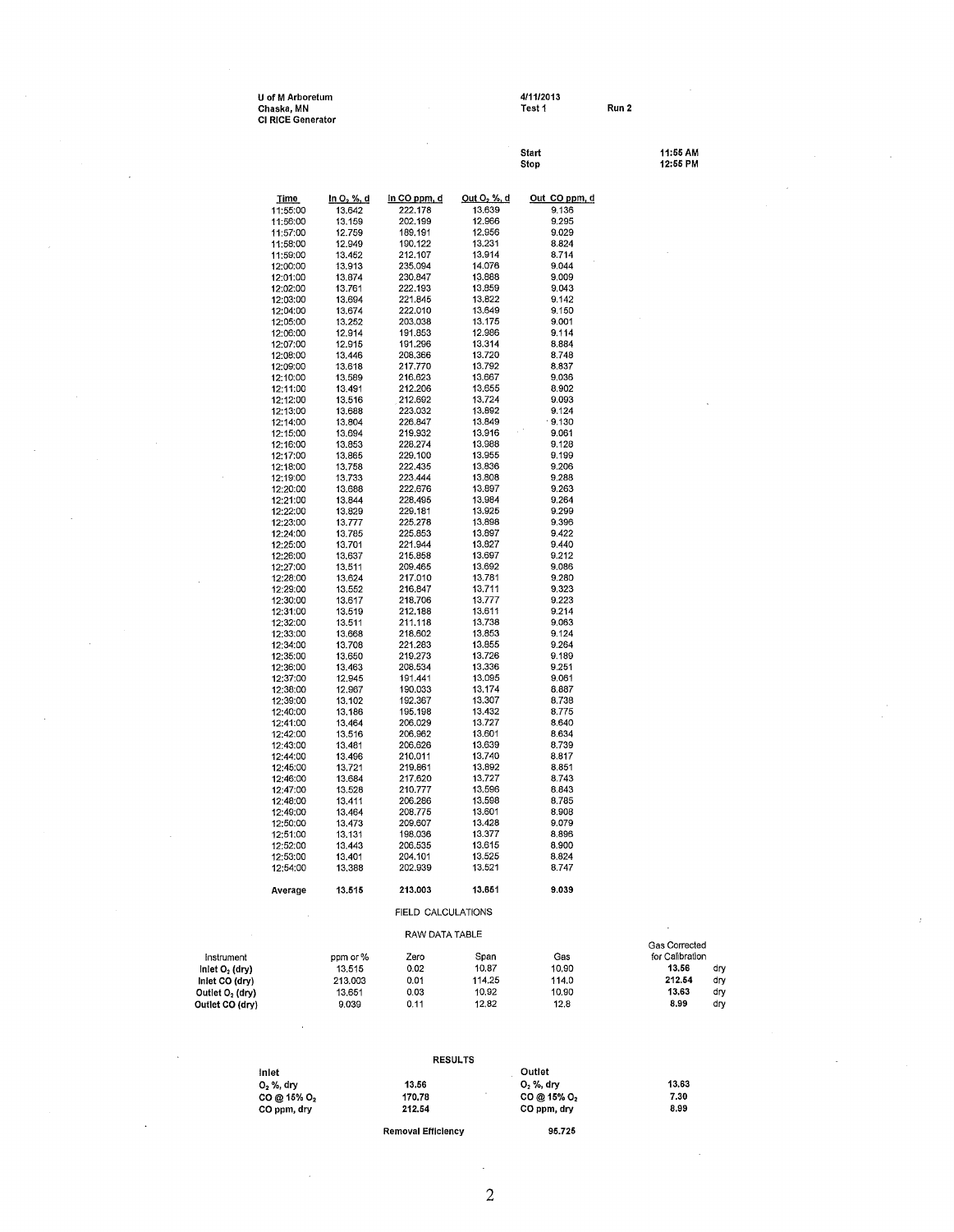| U of M Arboretum  | 4/11/2013 |       |
|-------------------|-----------|-------|
| Chaska, MN        | Test 1    | Run 3 |
| CI RICE Generator |           |       |

l,

|                             |                      |                              |                    |                              | start<br>Stop  | 1:10 PM<br>2:10 PM |
|-----------------------------|----------------------|------------------------------|--------------------|------------------------------|----------------|--------------------|
|                             | <u>Time</u>          | <u>In O<sub>2</sub> %, d</u> | in CO ppm, d       | <u>Out O<sub>2</sub> % d</u> | Out CO ppm, d  |                    |
|                             | 13:10:00             | $13.427$ .                   | 206,520            | 13.285                       | 8:788          |                    |
|                             | 13:11:00             | 13.527                       | 209,526            | 13.332                       | 8.843          |                    |
|                             | 13:12:00             | 13.623                       | 211.436            | 13.415                       | 8.813          |                    |
|                             | 13:13:00             | 13.637                       | 213.017            | 13,484                       | 8.803          |                    |
|                             | 13:14:00<br>13:15:00 | 13.783<br>13.895             | 220.863<br>228.106 | 13,624<br>13,656             | 8.886<br>9.087 |                    |
|                             | 13:16:00             | 13.724                       | 220.939            | 13.468                       | 9.179          |                    |
|                             | 13:17:00             | 13.664                       | 217.926            | 13.437                       | 9.056          |                    |
|                             | 13:18:00             | 13.623                       | 216.275            | 13.430                       | 9.125          |                    |
|                             | 13:19:00             | 13.567                       | 213.183            | 13.323                       | 8.972          |                    |
|                             | 13:20:00             | 13,448                       | 204.111            | 13.303                       | 8.820          |                    |
|                             | 13:21:00             | 13,527                       | 205.116            | 13.355                       | 8,887          |                    |
|                             | 13:22:00             | 13.504                       | 206,939<br>207,618 | 13.283<br>13.235             | 8,970<br>8.845 |                    |
|                             | 13:23:00<br>13:24:00 | 13,457<br>13,365             | 202.120            | 13.178                       | 8.694          |                    |
|                             | 13:25:00             | 13.375                       | 203.857            | 13.227                       | 8.616          |                    |
|                             | 13:26:00             | 13.336                       | 203.270            | 13.189                       | 8.687          |                    |
|                             | 13:27:00             | 13.511                       | 208.114            | 13.379                       | 8.782          |                    |
|                             | 13:28:00             | 13.627                       | 215.428            | 13.526                       | 8.810          |                    |
|                             | 13:29:00             | 13.705                       | 217.432            | 13.418                       | 8,809          |                    |
|                             | 13:30:00             | 13.543                       | 209.292            | 13.422                       | 8,821          |                    |
|                             | 13:31:00<br>13:32:00 | 13,646<br>13,600             | 213.864<br>212.529 | 13,480<br>13.209             | 8,755<br>8,880 |                    |
|                             | 13:33:00             | 13.181                       | 197.629            | 12.903                       | 8.924          |                    |
|                             | 13:34:00             | 13.045                       | 191.701            | 12.942                       | 8.664          |                    |
|                             | 13:35:00             | 13.111                       | 191.523            | 12.989                       | 8.576          |                    |
|                             | 13:36:00             | 13.186                       | 192.868            | 13.074                       | 8.521          |                    |
|                             | 13:37:00             | 13.336                       | 199.373            | 13,163                       | 8.379          |                    |
|                             | 13:38:00             | 13.305                       | 200.047            | 13,071                       | 8.492          |                    |
|                             | 13:39:00             | 13.216                       | 194.859            | 13.125                       | 8.458<br>8.435 |                    |
|                             | 13:40:00<br>13:41:00 | 13.356<br>13.721             | 198.043<br>216.362 | 13.373<br>13.506             | 8.557          |                    |
|                             | 13:42:00             | 13.626                       | 212.521            | 13.469                       | 8.514          |                    |
|                             | 13:43:00             | 13.599                       | 210.029            | 13458                        | 8.487          |                    |
|                             | 13:44:00             | 13,654                       | 213,518            | 13.396                       | 8.605          |                    |
|                             | 13:45:00             | 13,328                       | 199.033            | 13.155                       | 8.493          |                    |
|                             | 13:46:00             | 13.408                       | 202.697            | 13.318                       | 8.599          |                    |
|                             | 13:47:00             | 13.412                       | 206.298            | 13.232                       | 8.719          |                    |
|                             | 13:48:00             | 13.392                       | 202,870<br>201.382 | 13.260<br>13.125             | 8.522<br>8.607 |                    |
|                             | 13:49:00<br>13:50:00 | 13.321<br>13.069             | 193.870            | 12.913                       | 8.741          |                    |
|                             | 13:51:00             | 13.089                       | 193.382            | 12,898                       | 8.689          |                    |
|                             | 13.52:00             | 12.971                       | 188.702            | 12.728                       | 8.612          |                    |
|                             | 13:53:00             | 12.715                       | 184.204            | 12.650                       | 8.728          |                    |
|                             | 13:54:00             | 12.876                       | 186.037            | 12.847                       | 8,579          |                    |
|                             | 13:55:00             | 13.111                       | 195.200            | 12.985                       | 8.371          |                    |
|                             | 13:56:00             | 13.071                       | 192.194            | 13.055                       | 8,312          |                    |
|                             | 13:57:00             | 13,436<br>13.413             | 202.026<br>204.027 | 13.317<br>13.277             | 8.118<br>8.306 |                    |
|                             | 13:58:00<br>13:59:00 | 13.576                       | 209,365            | 13.499                       | 8.295          |                    |
|                             | 14:00:00             | 13,706                       | 215.451            | 13.580                       | 8.362          |                    |
|                             | 14:01:00             | 13,753                       | 220,296            | 13.478                       | 8.426          |                    |
|                             | 14:02:00             | 13.415                       | 207.532            | 13.041                       | 8.437          |                    |
|                             | 14:03:00             | 13.098                       | 193.117            | 13.014                       | 8,399          |                    |
|                             | 14:04:00             | 13.247                       | 195.780            | 13.209                       | 8.319          |                    |
|                             | 14:05:00             | 13.429                       | 203.951            | 13.223                       | 8.365          |                    |
|                             | 14:06:00<br>14:07:00 | 13.336<br>13.247             | 201.690<br>198.204 | 13.111<br>13.154             | 8,388<br>8.355 |                    |
|                             | 14:08:00             | 13.307                       | 199.452            | 13.179                       | 8.313          |                    |
|                             | 14:09:00             | 13,367                       | 200.700            | 13.204                       | 8.271          |                    |
|                             | Average              | 13,409                       | 204.724            | 13.243                       | 8.631          |                    |
|                             |                      |                              | FIELD CALCULATIONS |                              |                |                    |
|                             |                      |                              | RAW DATA TABLE     |                              |                | Gas Corrected      |
| Instrument                  |                      | ppm or %                     | Zero               | Span                         | Gas            | for Calibration    |
| Inlet $O2$ (dry)            |                      | 13.409                       | 0.03               | 10.87                        | 10.90          | 13.45<br>dry       |
| inlet CO (dry)              |                      | 204.724                      | 0.25               | 114.57                       | 114.0          | 203.90<br>dry      |
| Outlet O <sub>2</sub> (dry) |                      | 13.243                       | 0.03               | 10.90                        | 10.90          | 13.25<br>dry       |
| Outlet CO (dry)             |                      | 8.631                        | 0.06               | 12.73                        | 12.8           | 8,66<br>dry        |

|             | <b>RESULTS</b>            |                         |       |
|-------------|---------------------------|-------------------------|-------|
| Inlet       |                           | Outlet                  |       |
| 0, %, dry   | 13.45                     | $O2$ %, drv             | 13.25 |
| CO @ 15% O2 | 161.52                    | CO @ 15% O <sub>2</sub> | 6.68  |
| CO ppm, dry | 203,90                    | CO ppm, dry             | 8.66  |
|             | <b>Removal Efficiency</b> | 96.865                  |       |

 $\cdot$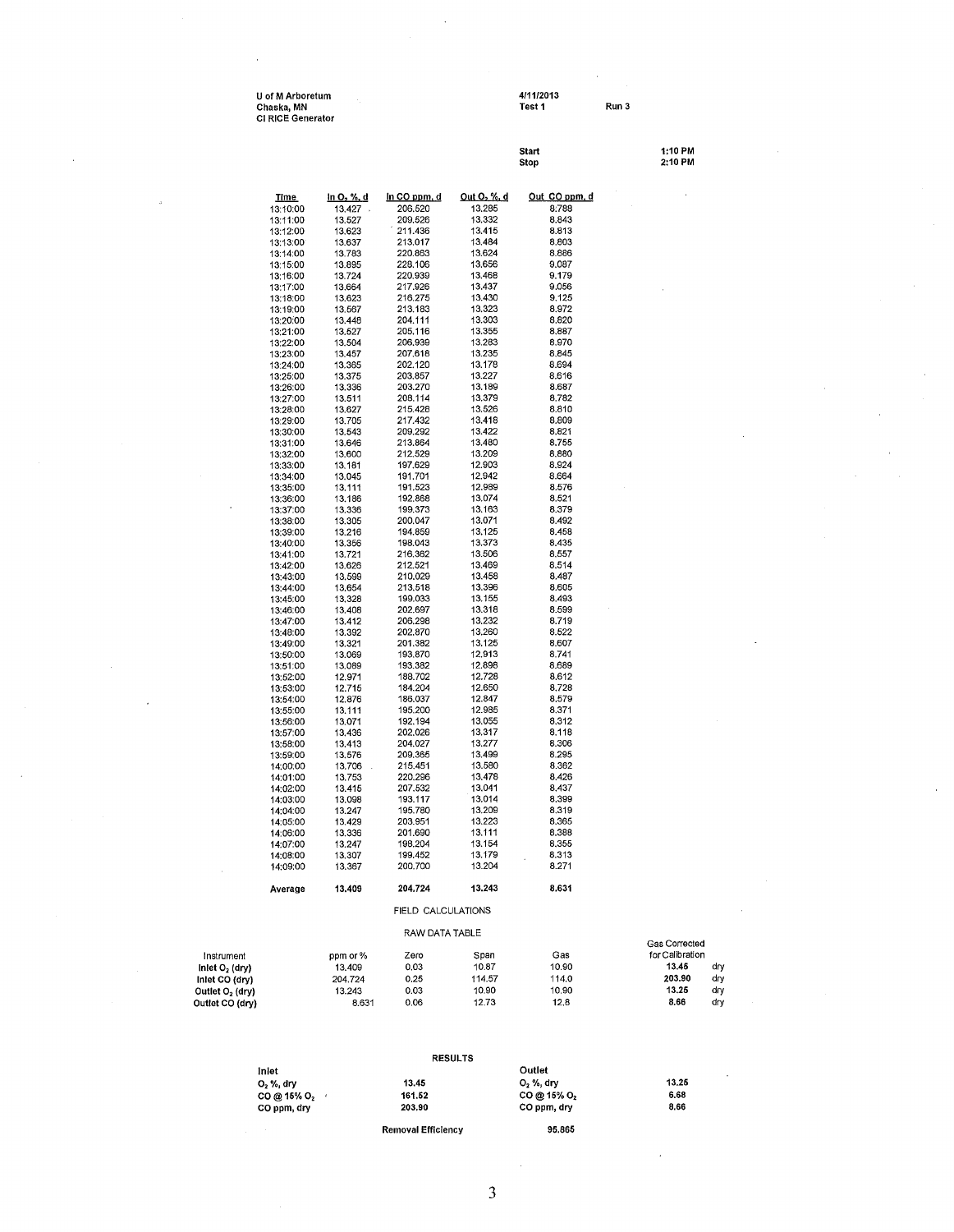# **APPENDIX D**

 $\sim 10^{-10}$ 

### CALIBRATION GAS CERTIFICATION SHEETS

 $\mathcal{L}^{\mathcal{L}}(\mathcal{L}^{\mathcal{L}})$  and  $\mathcal{L}^{\mathcal{L}}(\mathcal{L}^{\mathcal{L}})$  and  $\mathcal{L}^{\mathcal{L}}(\mathcal{L}^{\mathcal{L}})$ 

 $\sim$   $\sim$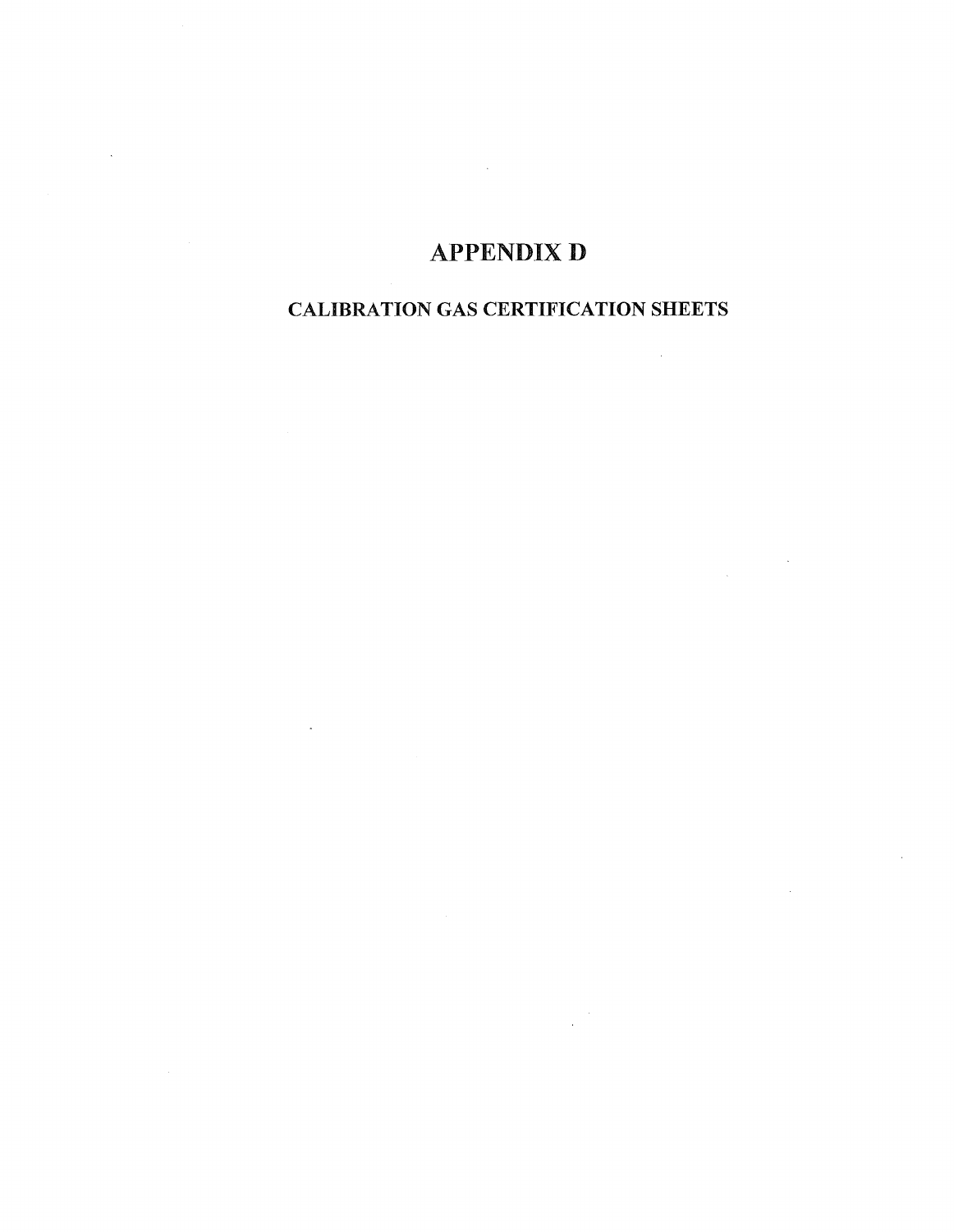

Customer Date

Delivery Receipt Gas Standard

Final Analysis Date Expiration Date

# **LIQUID TECHNOLOGY CORPORATION**

INDUSTRY LEADER IN SPECIALTY GASES"

### Certificate of Analysis - **EPA PROTOCOL GAS** -

Minneapolis Oxygen (Minneapolis, MN) October 31, 2012 DR-44666 17.0% C02, 21.0% Oxxgen/Nitrogen - EPA PROTOCOL October 23, 2012 October 23, 2015

### **DO NOT USE BELOW 150 psig**

Cylinder Data Cylinder Serial Number: Cylinder Volume: Expiration Date:

CC-166415 135 Cubic Feet October 23, 2015 Cylinder Outlet: Cylinder Pressure:

CGA 590 1925 psig, 70°F

Analytical Data EPA Protocol, Section No. 2.2, Procedure G-1

> **Replicate Concentrations Carbon Dioxide: 16.7°/o** +/- **0.09o/o Oxygen: 20.9%** +/- **0.09°/o Nitrogen: Balance**

#### Reference Standard(s): GMIS/SRM:

CyUnder Number: Concentration: Expiration Date:

GMIS/GMIS CC-252091/CC-184404 15.816% C02/19.87% C02 02/04/13 - 02/04/14

GMIS CC-159090 20.68% Oxygen 04/06/14

#### Certification Instrumentation

Component: Make/Model: Serial Number: Principal of Measurement: Last Calibration:

Carbon Dioxide Horiba -VIA 510 SN075GSF NDIR October 24, 2012 Oxygen Servomex 244a 1847 Paramagnetic October 26, 2012

Analytical uncertainty and NIST Traceability are in compliance with EPA-600/R-97/121.<br>Certified by:

*David Scott* 

PGVP Vendor ID: El2012

"UNMATCHED EXCELLENCE"

2048 APEX COURT APOPKA, FLORIDA 32703 - PHONE (407)-292-2990 FAX (407)-292-331 3 WWW.LIQUIDTECHCORP.COM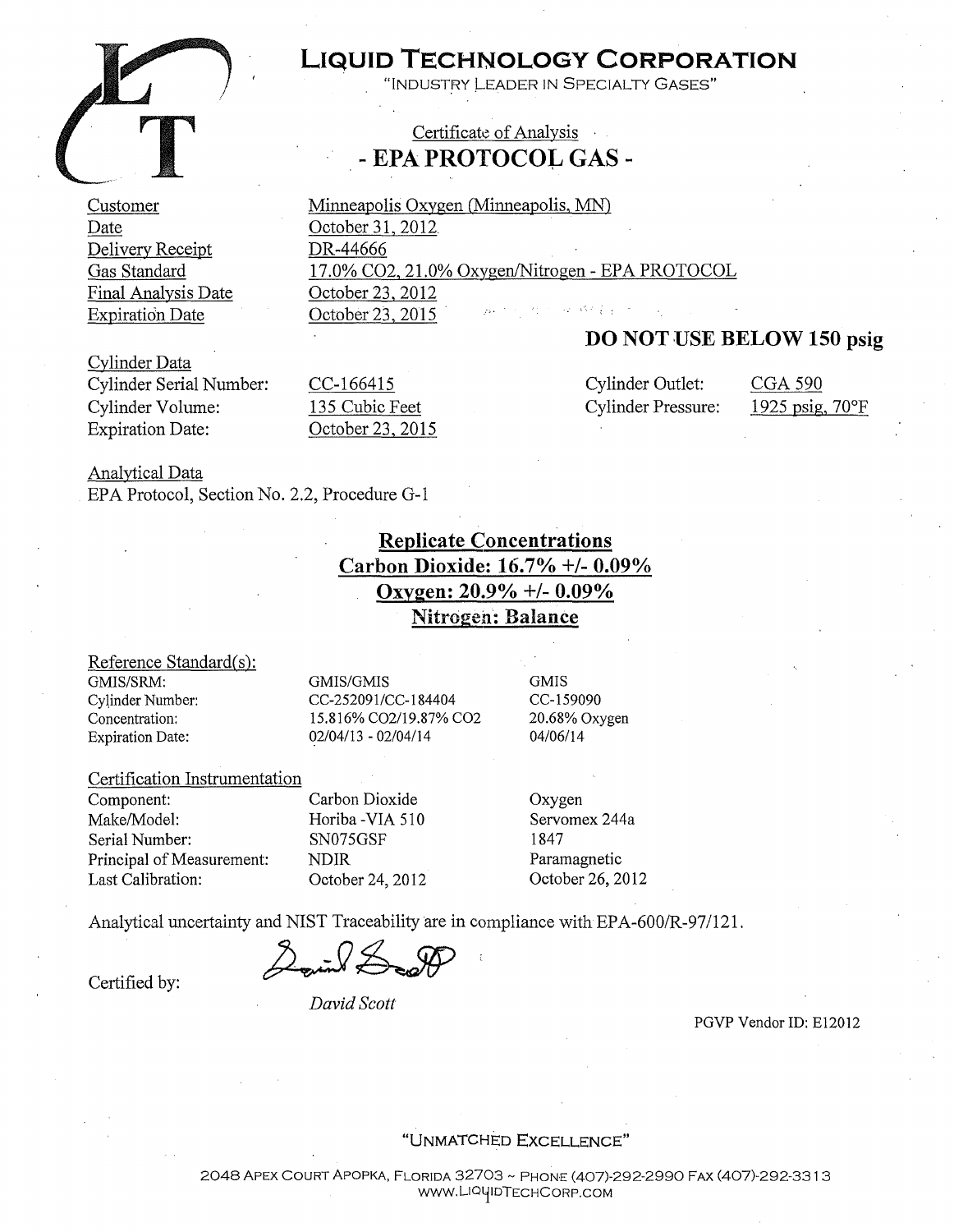

Customer Date Delivery Receipt Gas Standard Part Number: Final Analysis Date Expiration Date

## LIQUID TECHNOLOGY CORPORATION

"INDUSTRY LEADER IN SPECIALTY GASES"

### Certificate of Analysis - **EPA PROTOCOL GAS** -

Minneapolis Oxygen (Minneapolis, MN) February 28, 2013 DR-45914 8.50% C02, 11.0% Oxygen/Nitrogen - EPA PROTOCOL SPC NAE 03075 February 25, 2013 February 25, 2021

### **DO NOT USE BELOW 100 psig**

Cylinder Data Cylinder Serial Number: Cylinder Volume: Expiration Date:

EB-0042731 136 Cubic Feet February 25, 2021 Cylinder Outlet: CGA 590 Cylinder Pressure: 1950 psig, 70°F

Analytical Data EPA Protocol, Section No. 2.2, Procedure G-1

> **Replicate Concentrations Carbon Dioxide: 8.07%** +/- **0.07°/o Oxygen: 10.9%** +/- **0.08% Nitrogen: Balance**

Reference Standard(s): GMIS/SRM: Cylinder Number: Concentration: Expiration Date:

GMIS/GMIS EB-0026839/CC-l 85129 6.847% C02/13.92% C02 10/13/20 - 06/24/14

**GMIS** CC-231332 9. 97% Oxygen 04/06/14

Certification-Instrumentation

Component: Make/Model: Serial Number: Principal of Measurement: Last Calibration:

Carbon Dioxide Horiba -VIA 510 SN075GSF NDIR February 13,.2013 **Oxygen** Servomex 244a

1847 Paramagnetic February 06, 2013

Analytical uncertainty and NIST Traceability are in compliance with EPA-600/R-12/531.

Analytical uncertainty and NIST Traceability are in compliance with<br>Certified by:

*David Scott* 

PGVP Vendor ID: El2013

#### **"UNMATCHED EXCELLENCE"**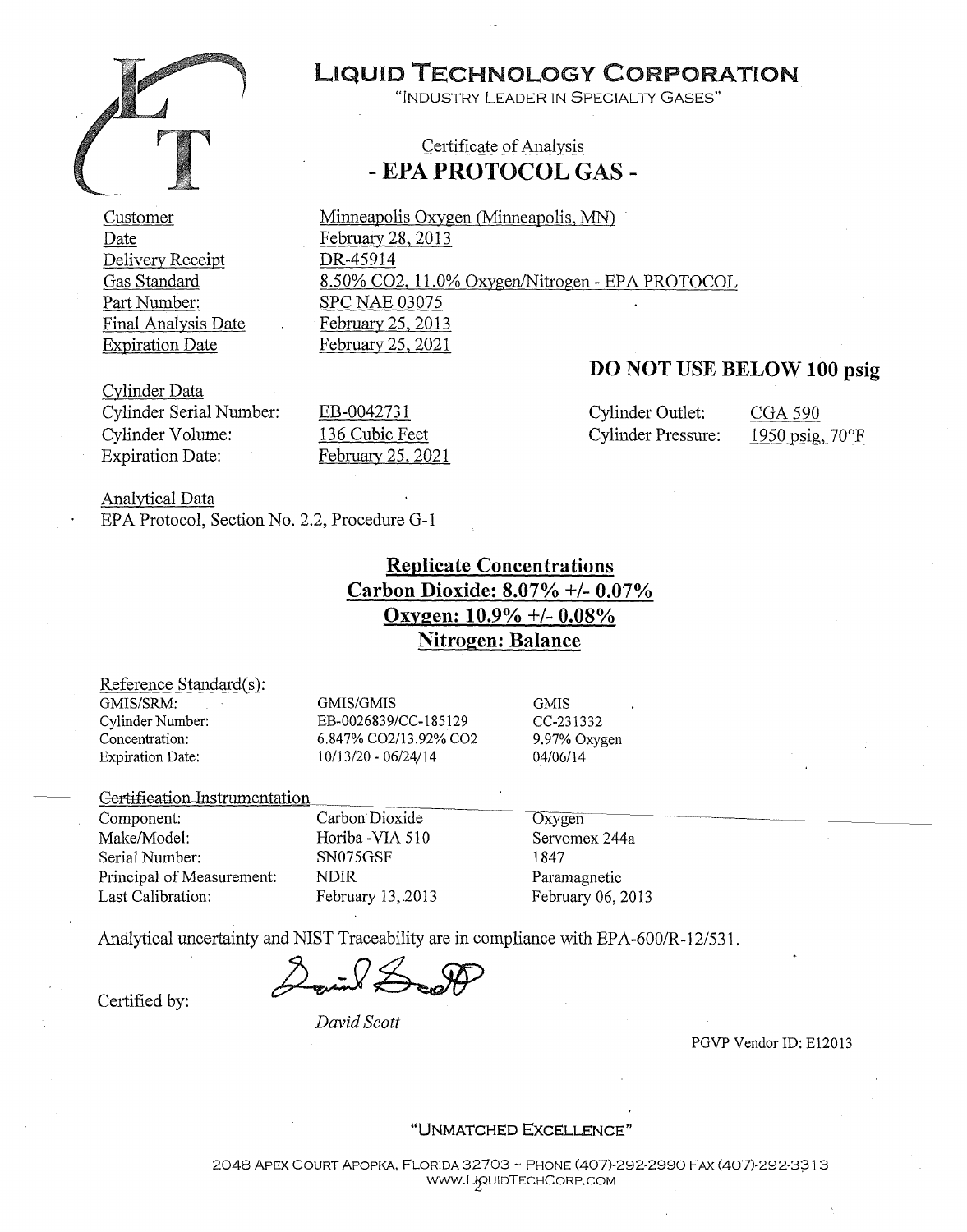### THE LINDE GROUP



### CERTIFICATE OF ANALYSIS

| <b>PGVP ID#:</b>           | 112012         |
|----------------------------|----------------|
| <b>CUSTOMER:</b>           | <b>HAMMOND</b> |
| SALES#:                    | 501103829      |
| PROD#:                     | 1218574        |
| P.O.#:                     | 4501103829     |
| <b>MATERIAL#:</b>          | 24086350       |
| <b>CERTIFICATION DATE:</b> | 11-Jun-2012    |
| <b>EXPIRATION DATE:</b>    | 11-Jun-2014    |

#### EPA PROTOCOL MIXTURE PROCEDURE #: G1

#### GAS CODE: SNC CYLINDER#: CC-278914 CYLINDER PRES: 2000 PSIG CYLINDER VALVE: CGA 660 CYLINDER SIZE: 2A CYLINDER MATERIAL: Aluminum GAS VOLUME: 4000 Liter BLEND TOLERANCE: 5% Relative PAGE: 1 of 1

#### CERTIFICATION HISTORY

|                  | DATE OF      | <b>MEAN</b>          | <b>CERTIFIED</b>     | <b>ANALYTICAL</b>    |
|------------------|--------------|----------------------|----------------------|----------------------|
| <b>COMPONENT</b> | <b>ASSAY</b> | <b>CONCENTRATION</b> | <b>CONCENTRATION</b> | <b>ACCURACY</b>      |
| Carbon Monoxide  | 31-May-2012  | 244.3 ppm            | $245$ ppm            | $+/- 1\%$            |
|                  | 11-Jun-2012  | 244.7 ppm            |                      |                      |
| Nitric Oxide     | 04-Jun-2012  | 251.7 ppm            | 251 ppm              | $+/- 1\%$            |
|                  | 11-Jun-2012  | 251.1 ppm            |                      |                      |
| NO <sub>x</sub>  |              |                      | 251 ppm              | Reference Value Only |
| Sulfur Dioxide   | 04-Jun-2012  | 252.1 ppm            | 252 ppm<br>t.        | $+/-1%$              |
|                  | 11-Jun-2012  | 252.4 ppm            |                      |                      |
|                  |              |                      |                      |                      |
| -------          |              |                      |                      |                      |

BALANCE Nitrogen

PREVIOUS CERTIFICATION DATES: None

#### REFERENCE STANDARDS

| <b>COMPONENT</b> | SRM/NTRM# | <b>CYLINDER#</b> | <b>CONCENTRATION</b> |
|------------------|-----------|------------------|----------------------|
| Carbon Monoxide  | GMIS-1    | $cc - 279053$    | 500 ppm              |
| Nitric Oxide     | GMIS-1    | CC-143752        | $254$ ppm            |
| Sulfur Dioxide   | GMIS-1    | CC-118364        | $355$ ppm            |
|                  |           |                  |                      |

#### INSTRUMENTATION

| <b>COMPONENT</b> | <b>MAKE/MODEL</b>  | <b>SERIAL#</b> | <b>DETECTOR</b> | <b>CALIBRATION</b><br>DATE(S) |
|------------------|--------------------|----------------|-----------------|-------------------------------|
| Carbon Monoxide  | Horiba VIA-510     | 570423011      | <b>NDIR</b>     | 01-Jun-2012                   |
| Nitric Oxide     | <b>CAI 400-CLD</b> | 6L09004        | Cheml           | 24-Mav-2012                   |
| Sulfur Dioxide   | Horiba VIA-510     | 851221093      | <b>NDIR</b>     | 04-Jun-2012                   |
|                  |                    |                |                 |                               |

THIS STANDARD IS NIST TRACEABLE. IT WAS CERTIFIED ACCORDING TO THE EPA PROTOCOL PROCEDURES. DO NOT USE THIS STANDARD IF THE CYLINDER PRESSURE IS LESS THAN 150 PSIG.

**ANALYST:** JUSTIN KUTZ

Linde Gas North America LLC DATE: 11-Jun-2012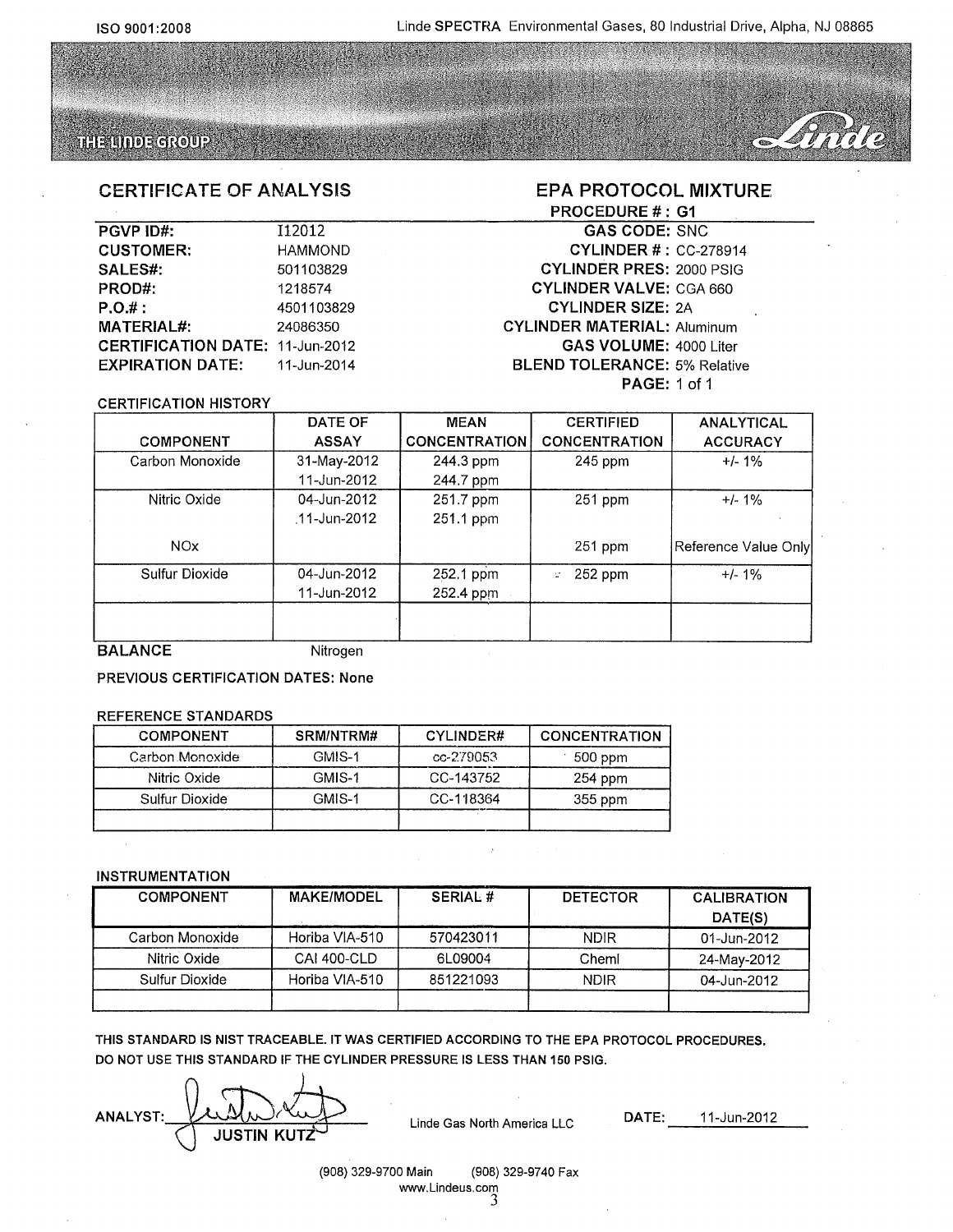

Delivery Receipt Gas Standard Final Analysis Date Expiration Date

# LIQUID TECHNOLOGY **CORPORATION**

"INDUSTRY LEADER IN SPECIALTY GASES"

Certificate of Analysis -**EPA PROTOCOL GAS** -

Minneapolis Oxygen (Minneapolis, MN) December 10, 2012 DR-45097 112.5 ppm CO, 112.5 ppm NO, 112.5 ppm 802/Nitrogen - EPA PROTOCOL December 05, 2012 December 05, 2020

### **DO NOT USE BELOW 150 psig**

Analytical Data: EPA Protocol, Section No. 2.2, Procedure G-1.

### **Reported Concentrations Carbon Monoxide: 114 ppm +/-1.1 ppm Nitric Oxide: 110 ppm** +/- **0.40 ppm Sulfur Dioxide: 114 ppm** +/- **1.0 ppm Nitrogen: Balance Total NOx: 110 ppm**  \*\* **NOx for Reference Use Only** \*\*

#### Reference Standards

SRM/GMIS: Cylinder Number: Concentration: Expiration Date: GMIS EB-0015851 104.90 ppm CO 10/21/13 GMIS/GMIS ND-45693/ND-45515 97.434 ppm/245.26 ppm NO 08/23/15 - 10/22/14 GMIS/GMIS EB-0014653/CC-251490 103.89 ppm S02/507.877 ppm S02 12/01/14 - 04/12/13 .

#### Certification Instrumentation

Component: Make/Model: Serial Number: Principal of Measurement: Last Calibration:

Carbon Monoxide NEXUS 6700 AEP99000154 FTIR November 15, 2012

Nitric Oxide NEXUS 6700 AEP99000154 FTIR

Sulfur Dioxide NEXUS 6700 AEP99000154 FTIR November 15, 2012 November 15, 2012

Cylinder Data Cylinder Number: Cylinder Outlet: Expiration Date:

EB-0027123 CGA660 December 05, 2020 Cylinder Volume: Cylinder Pressure: 138 Cubic Feet 1975 psig, 70°F

Analytical Uncertainty and NIST Traceability are in compliance with EPA-600/R-12/531.<br>Certified by:  $\mathscr{L}_{\mathsf{unif}}$ 

David Scott

PGVP Vendor ID: E12012

#### "UNMATC~ED. **EXCELLENCE"**

2048 APEX COURT APOPKA', FLORIDA 32703 - PHONE (407)-292-2990 FAX (407)-292-33 1 3 www.LiqujpTECHCORP.COM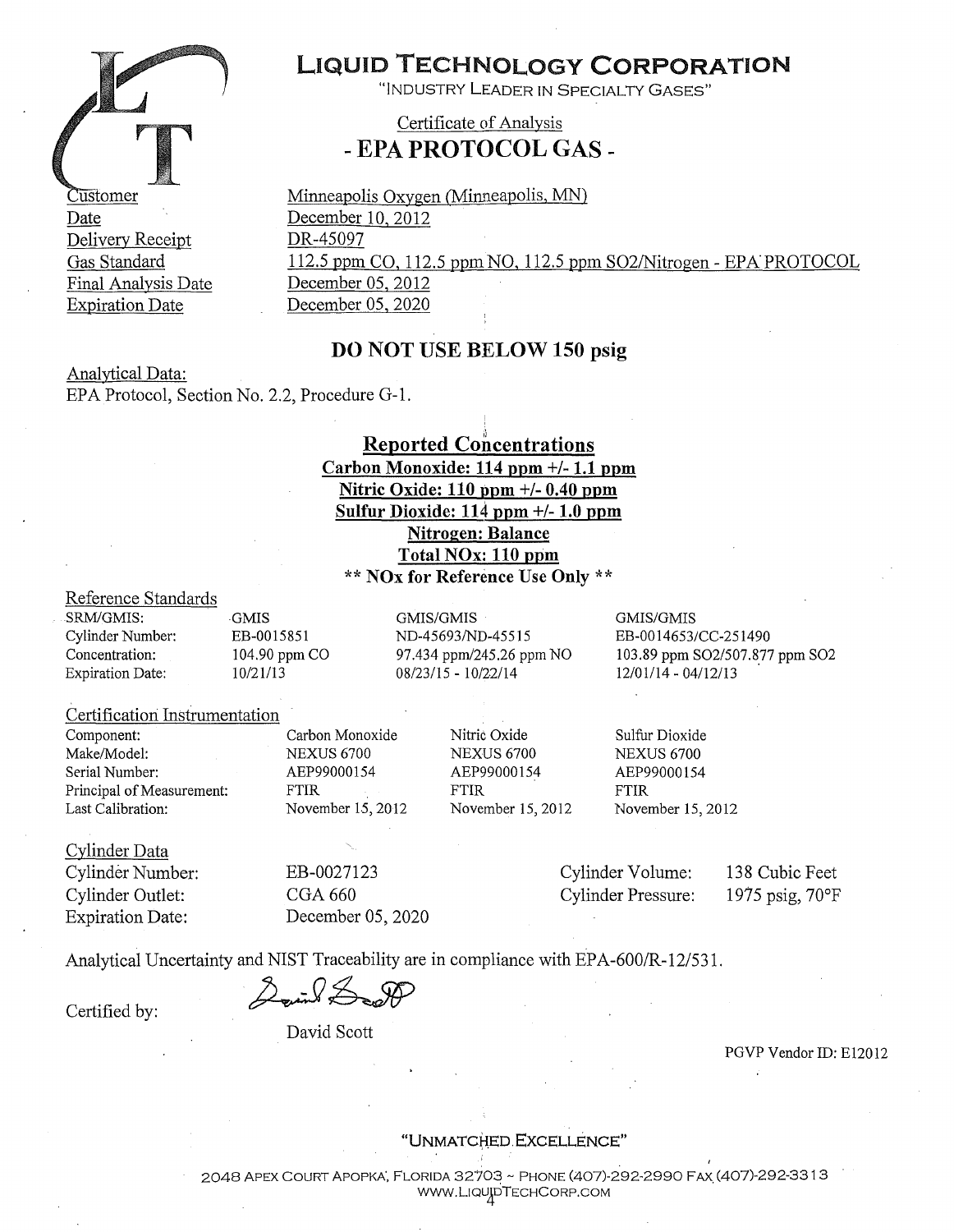

Customer Date Delivery Receipt DR-46138 Gas Standard Final Analysis Date Expiration Date Part Number:

# LIQUID TECHNOLOGY CORPORATION

"INDUSTRY LEADER IN SPECIALTY GASES"

### Certificate of Analysis - **EPA PROTOCOL GAS** -

Minneapolis Oxygen (Minneapolis, MN) March 07, 2013 50.0 ppm CO, 50.0 ppm NO, 50.0 ppm S02/Nitrogen - EPA PROTOCOL March 05, 2013 March 05, 2016 SPC NAE04019

### **DO NOT USE BELOW 100 psig**

Analytical Data: EPA Protocol, Section No. 2.2, Procedure G-1.

### **Reported Concentrations Carbon Monoxide: 51.5 ppm** +/- **0.30 ppm Nitric Oxide: 49.4 ppm** +/- **0.27 ppm Sulfur Dioxide: 51.2 ppm** +/- **0.51 ppm Nitrogen: Balance Total NOx: 49. 7 ppm**

\*\* **NOx for Reference Use Only** \*\*

GMIS' CC-88803 49.52 ppm NO 07/18/13

#### Reference Standards

SRM/GMIS: Cylinder Number: Concentration: Expiration Date: GMIS CC-128982 50.89 ppm CO 10/20/14

#### Certification Instrumentation

Component: Make/Model: Serial Number: Principal of Measurement: Last Calibration:

Carbon Monoxide Nicolet 6700 APW1200289 FTIR February 27, 2013

Nitric Oxide Nicolet 6700 APW1200289 FTIR February 27, 2013

Sulfur Dioxide Nicolet 6700 APW1200289 FTIR February 27, 2013

Cylinder Data Cylinder Number: EB-0040947 Cylinder Volume: Cylinder Outlet: CGA 660 Cylinder Pressure: Expiration Date: March 06, 2016

**GMIS** EB-0014698 50.67 ppm S02 09/20/14

> 133 Cubic Feet 1900 psig, 70°F

Analytical Uncertainty and NIST Traceability are in compliance with EPA-600/R-12/531.

 $C$ ertified by:  $\Delta$  on  $\Delta$ 

David Scott

PGVP Vendor ID: El2013

"UNMATCHED EXCELLENCE" 2048 APEX COURT APOPKA, FLORIDA 32703 ~ PHONE (407)-292-2990 FAX (407)-292-331 3 WWW.LIQUIDTECHCORP .COM APOPKA, FL *ta* HOUSTON, TX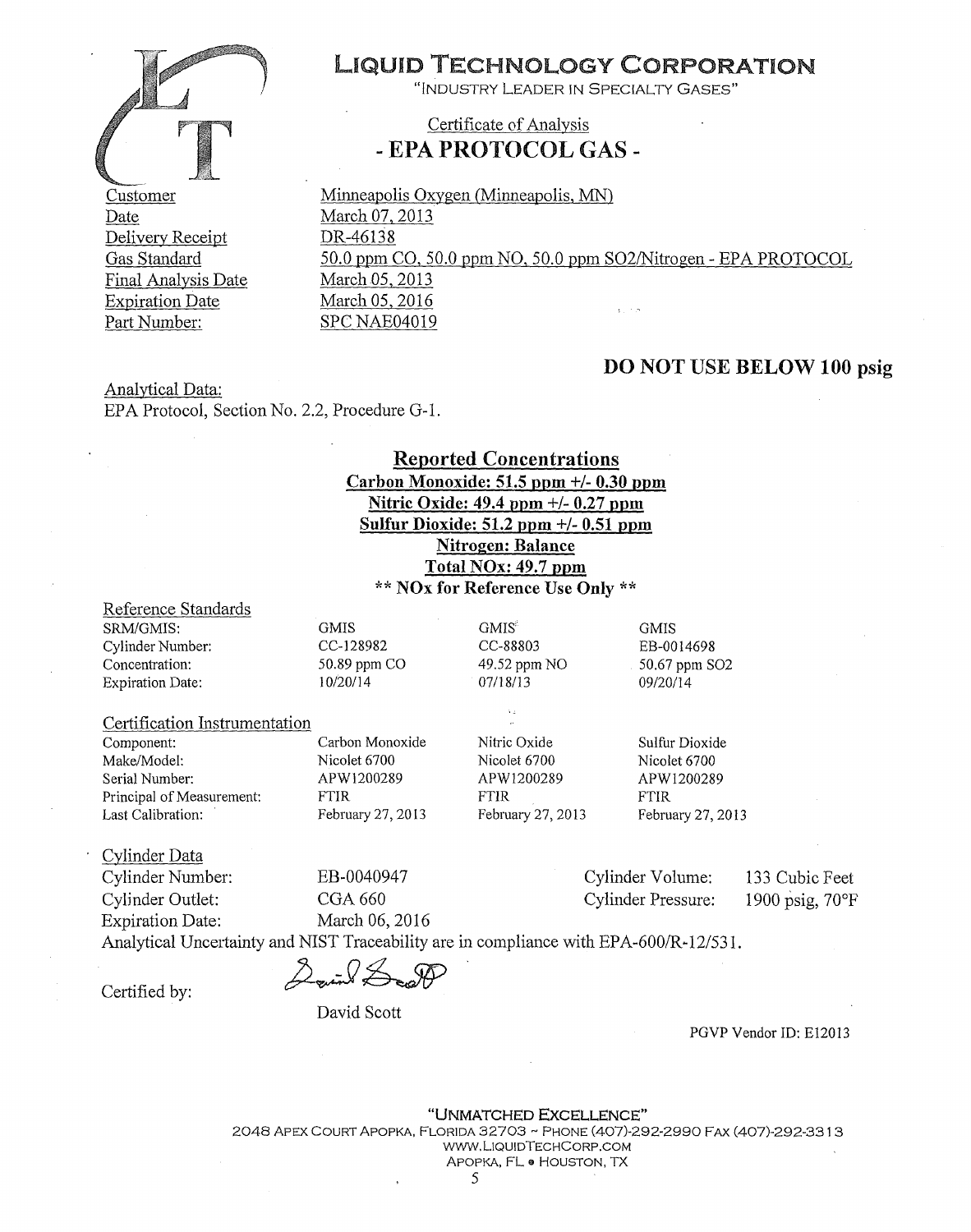EPA PROTOCOL MIXTURE

Dinile

GAS CODE: SNC CYLINDER#: CC-18097 CYLINDER PRES: 2000 PSIG CYLINDER VALVE: CGA 660 CYLINDER SIZE: 2A CYLINDER MATERIAL: Aluminum

GAS VOLUME: 4000 Liter **BLEND TOLERANCE: 5% Relative** 

PAGE: 1of1

PROCEDURE #: G1



#### CERTIFICATE OF ANALYSIS

### **PGVP ID#:** 112012 CUSTOMER: HAMMOND SALES#: 501144474 PROD#: 1232322 P.O.#: 4501144474 **MATERIAL#:** 24089260 CERTIFICATION DATE: 10-Oct-2012 EXPIRATION DATE: 11-0ct-2016 (Using the May 2012 Revision of the EPA Protocol)

| <b>CERTIFICATION HISTORY</b> |                            |                       |                      |                      |
|------------------------------|----------------------------|-----------------------|----------------------|----------------------|
|                              | DATE OF                    | <b>MEAN</b>           | <b>CERTIFIED</b>     | <b>ANALYTICAL</b>    |
| <b>COMPONENT</b>             | <b>ASSAY</b>               | <b>CONCENTRATION</b>  | <b>CONCENTRATION</b> | <b>ACCURACY</b>      |
| Nitric Oxide                 | 01-Oct-2012                | 25.2 ppm              | 25.2 ppm             | $+/- 1\%$            |
|                              | 10-Oct-2012                | 25.19 ppm             |                      |                      |
| <b>NO<sub>x</sub></b>        |                            |                       | 25.2 ppm             | Reference Value Only |
| Carbon Monoxide              | 03-Oct-2012                | 25.06 ppm             | 25.1 ppm             | $+/-1%$              |
| Sulfur Dioxide               | 01-Oct-2012<br>10-Oct-2012 | 25.16 ppm<br>25.3 ppm | 25.2 ppm             | $+/- 1\%$            |
|                              |                            |                       |                      |                      |

BALANCE Nitrogen

PREVIOUS CERTIFICATION DATES: None

#### REFERENCE STANDARDS

| <b>COMPONENT</b> | SRM/NTRM#  | CYLINDER# | <b>CONCENTRATION</b> |
|------------------|------------|-----------|----------------------|
| Nitric Oxide     | NTRM-81684 | CC-349580 | 95.2 ppm             |
| Carbon Monoxide  | GMIS-1     | CC-88590  | 96.8 ppm             |
| Sulfur Dioxide   | GMIS-1     | CC-65793  | $101$ ppm            |
|                  |            |           |                      |

#### INSTRUMENTATION

| <b>COMPONENT</b> | <b>MAKE/MODEL</b> | <b>SERIAL#</b> | <b>DETECTOR</b> | <b>CALIBRATION</b> |
|------------------|-------------------|----------------|-----------------|--------------------|
|                  |                   |                |                 | DATE(S)            |
| Nitric Oxide     | CAI 440-CLD       | 61.09004       | Cheml           | 08-Oct-2012        |
| Carbon Monoxide  | Horiba VIA-510    | 570423011      | <b>NDIR</b>     | 07-Sep-2012        |
| Sulfur Dioxide   | Horiba VIA-510    | 851221093      | <b>NDIR</b>     | 05-Oct-2012        |
|                  |                   |                |                 |                    |

THIS STANDARD IS NIST TRACEABLE. IT WAS CERTIFIED ACCORDING TO THE 1997 EPA PROTOCOL PROCEDURES. DO NOT USE THIS STANDARD IF THE CYLINDER PRESSURE IS LESS THAN 100 PSIG.

ANALYST:  $\mu\lambda\lambda\lambda$ <br>2] JUSTIN KUTZ Linde Gas North America LLC DATE: 10-Oct-2012

*,r;* \

(908) 329-9700 Main (908) 329-9740 Fax www.Lindeus.com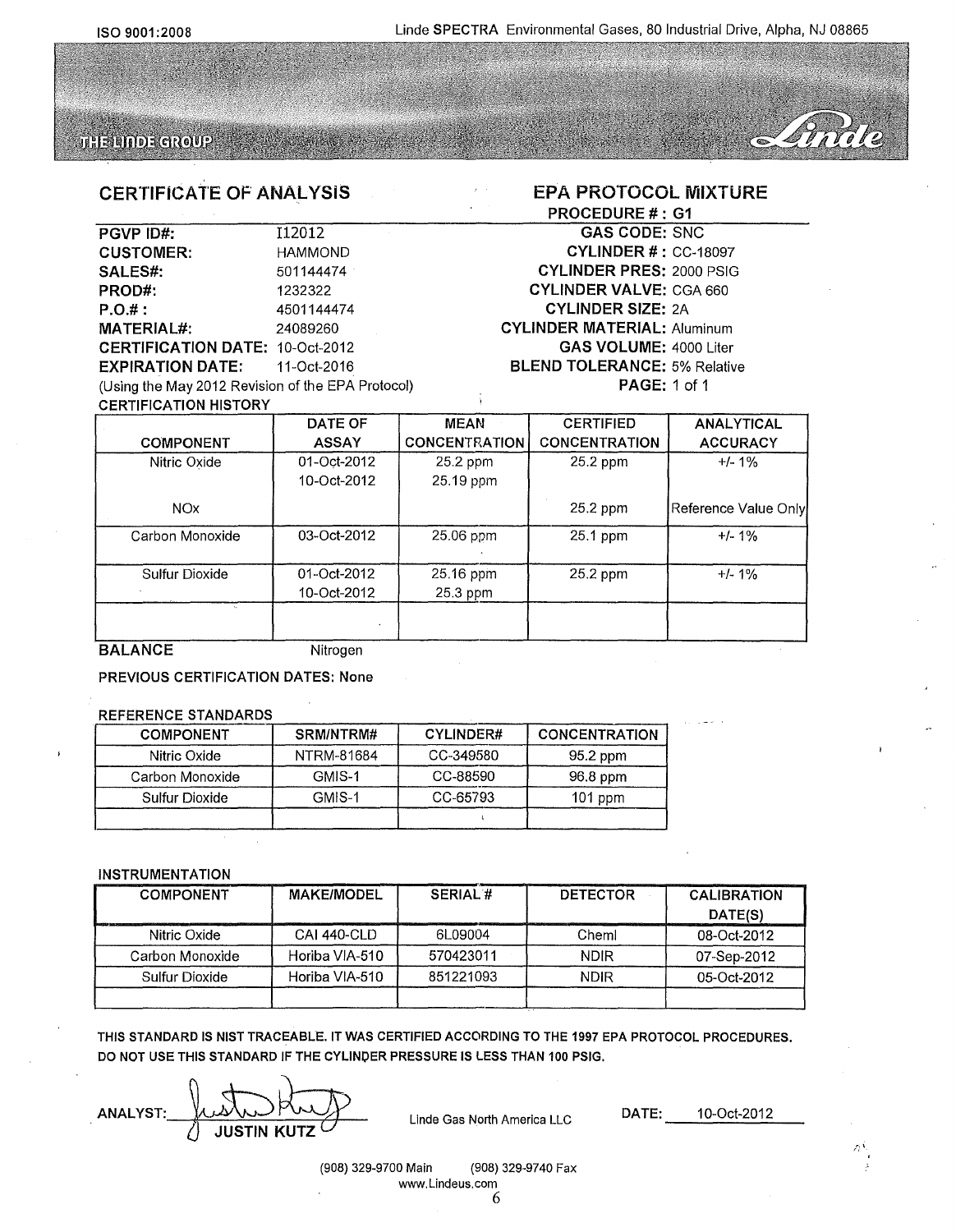

# LIQUID TECHNOLOGY CORPORATION

"INDUSTRY LEADER IN SPECIALTY GASES"

### Certificate of Analysis - EPA PROTOCOL GAS -

Customer Date Delivery Receipt Gas Standard Final Analysis Date Expiration Date

Minneapolis Oxygen (Minneapolis, MN) July 09, 2012 DR-43024 12.5 ppm Carbon Monoxide/Nitrogen- EPA PROTOCOL July 06, 2012 July 06, 2015

Component Balance Gas Carbon Monoxide Nitrogen

Analytical Data: EPA Protocol, Section No. 2.2, Procedure G-1

### **DO NOT** USE **BELOW 150 psig**

### Replicate Concentrations **Carbon Monoxide: 12.8 ppm+/- 0.12 ppm Nitrogen: Balance**

Reference Standards: SRM/GMIS: Cylinder Number: Concentration: Expiration Date:

GMIS CC-115999 10.268 ppm CO/Nitrogen 03/07/14

Certification Instrumentation

Component: Make/Model: Serial Number: Principal of Measurement: Last Calibration: Carbon Monoxide Horiba - VIA 510 UUBKWXYV NDIR June 28, 2012

Cylinder Data

Cylinder Serial Number: CC-125542 · Cylinder Outlet: CGA 350 Cylinder Volume: 135 Cubic Feet Cylinder Pressure: 1925 psig, 70°F Analytical Uncertainty and NIST Traceability are in compliance with EPA-600/R-97/121.

( plm Dit

Certified by:

Adam Strickland

PGVP Vendor ID: E12012

"UNMATCHED EXCELLENCE"

2048 APEX COURT APOPKA, FLORIDA 32703 - PHONE (407)-292-2990 FAX (407)-292-331 3 ·WWW. LIQUIDTECHCORP.COM 7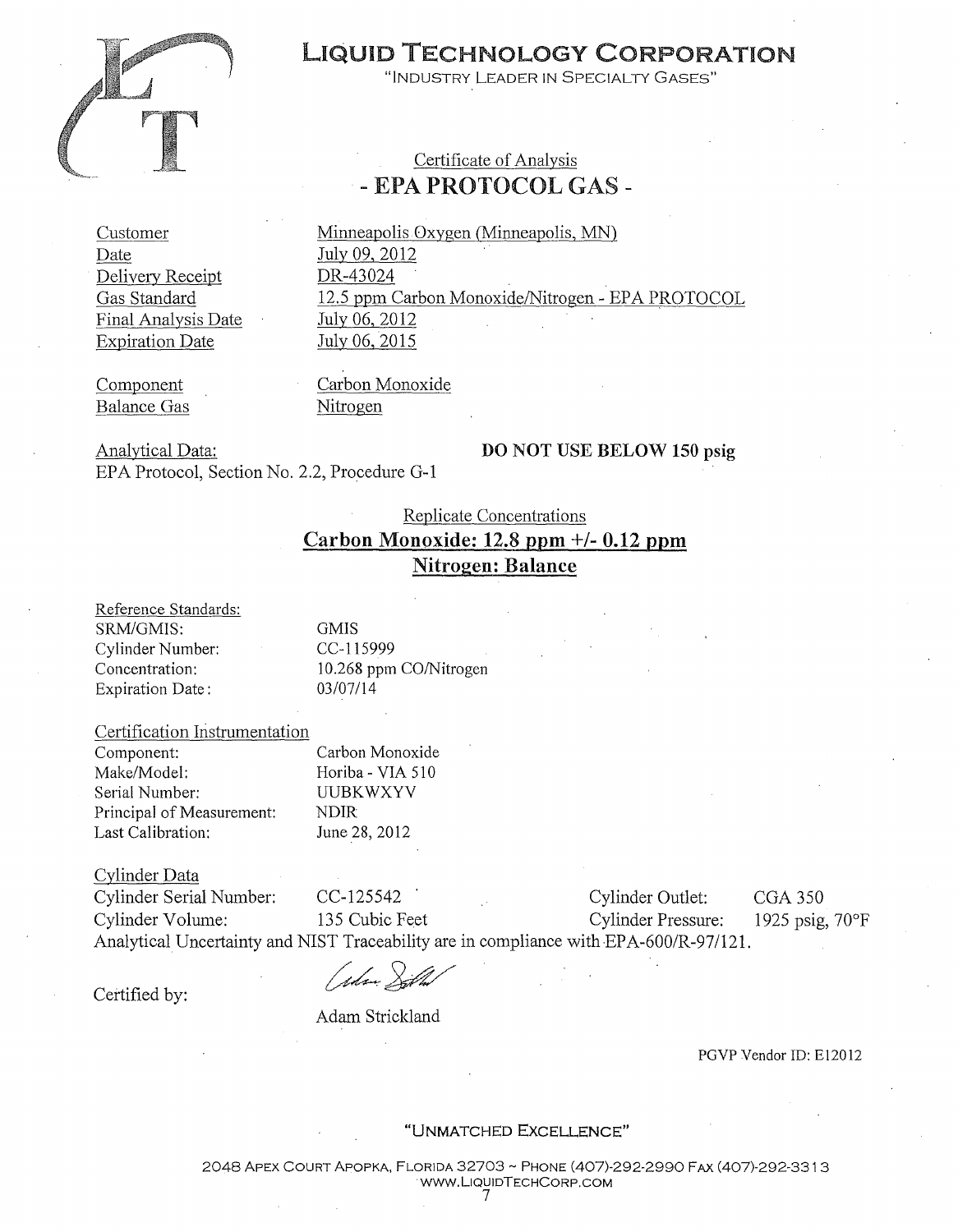# **APPENDIXE**

# CALCULATION EQUATIONS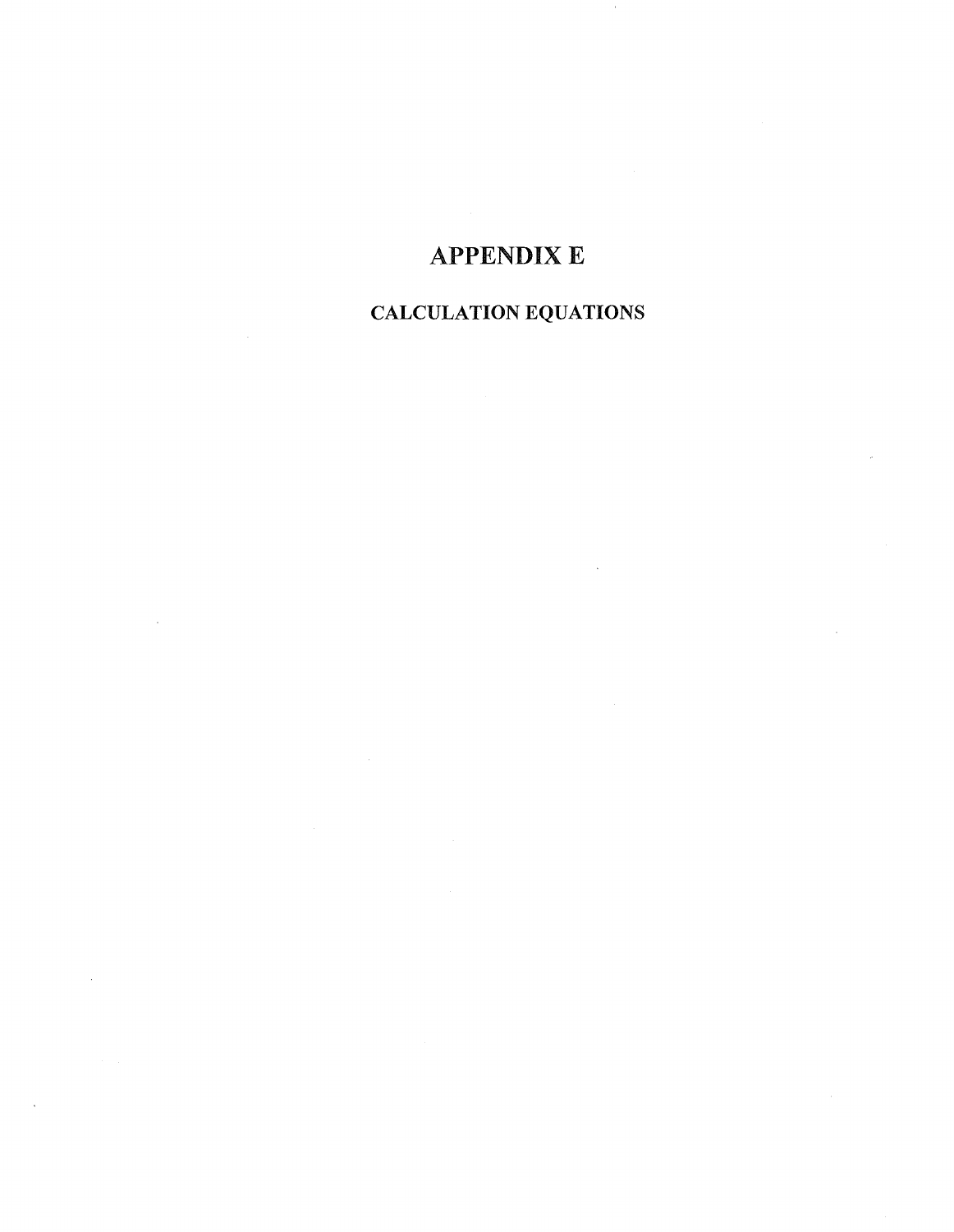### Sample Calculations Run 1

 $\mathcal{L}$ 

| Correction of Pollutant to Specified % Oxygen                                                     |                  |                                              |
|---------------------------------------------------------------------------------------------------|------------------|----------------------------------------------|
| Calculator                                                                                        |                  | Equation                                     |
| Correct to X% Oxygen (X)=<br>Oxygen in effluent Gas Stream (%)=<br>Pollutant Concentration (ppm)= | 13.631<br>11.931 | ppm@x% O2=ppm *((20.9-x)/(20.9-measured O2)) |
| $%$ O <sub>2</sub><br>ppm @ 15                                                                    | 9.684            |                                              |

 $\sim$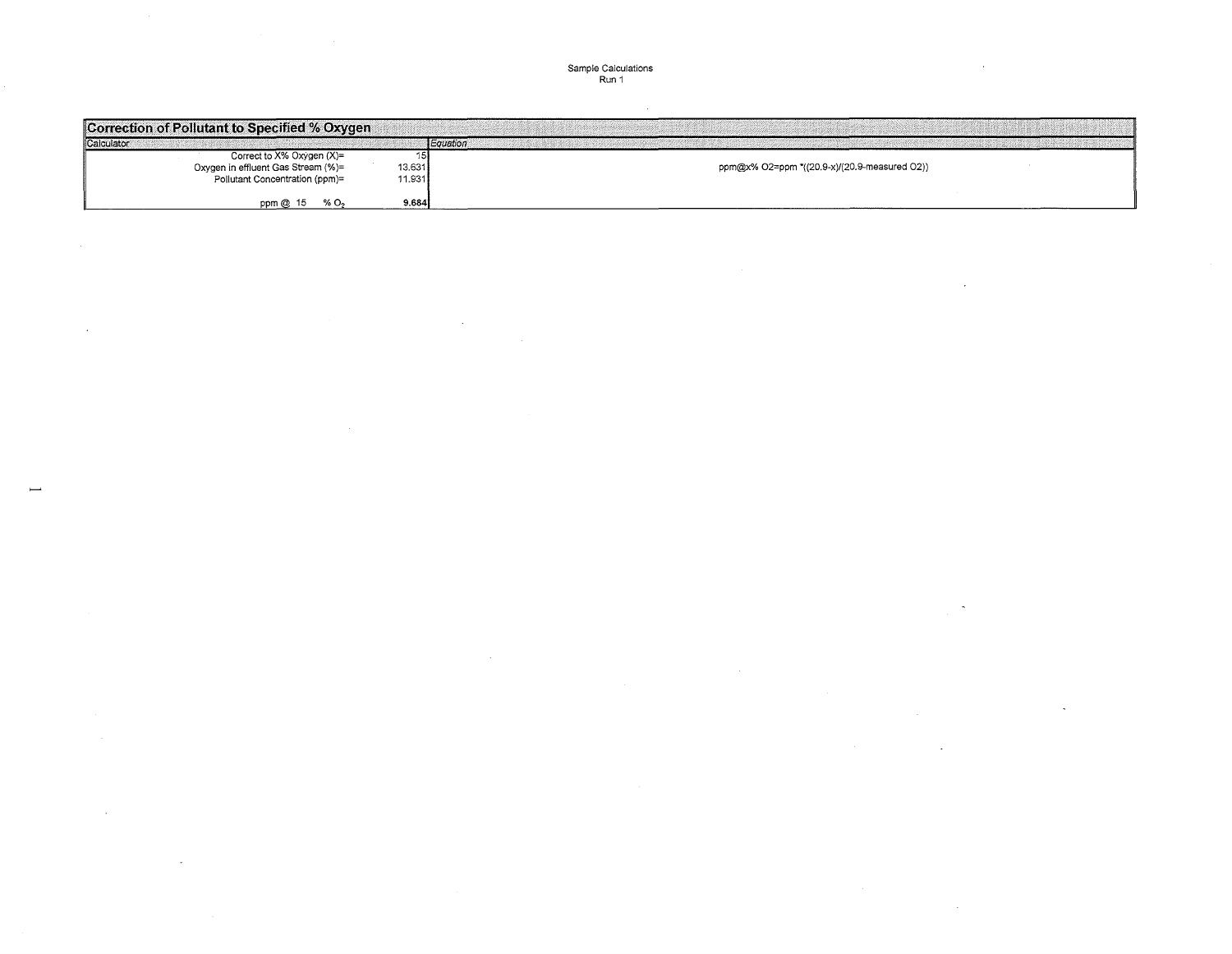# **APPENDIX F**

### **PROCEDURES**

Please Note: In an effort to conserve paper, the procedure section of the appendix has been reserved for explanations of EPA methodology deviations. Please refer to the specific EPA Methods on the following EPA website: http://www.epa.gov/ttn/emc/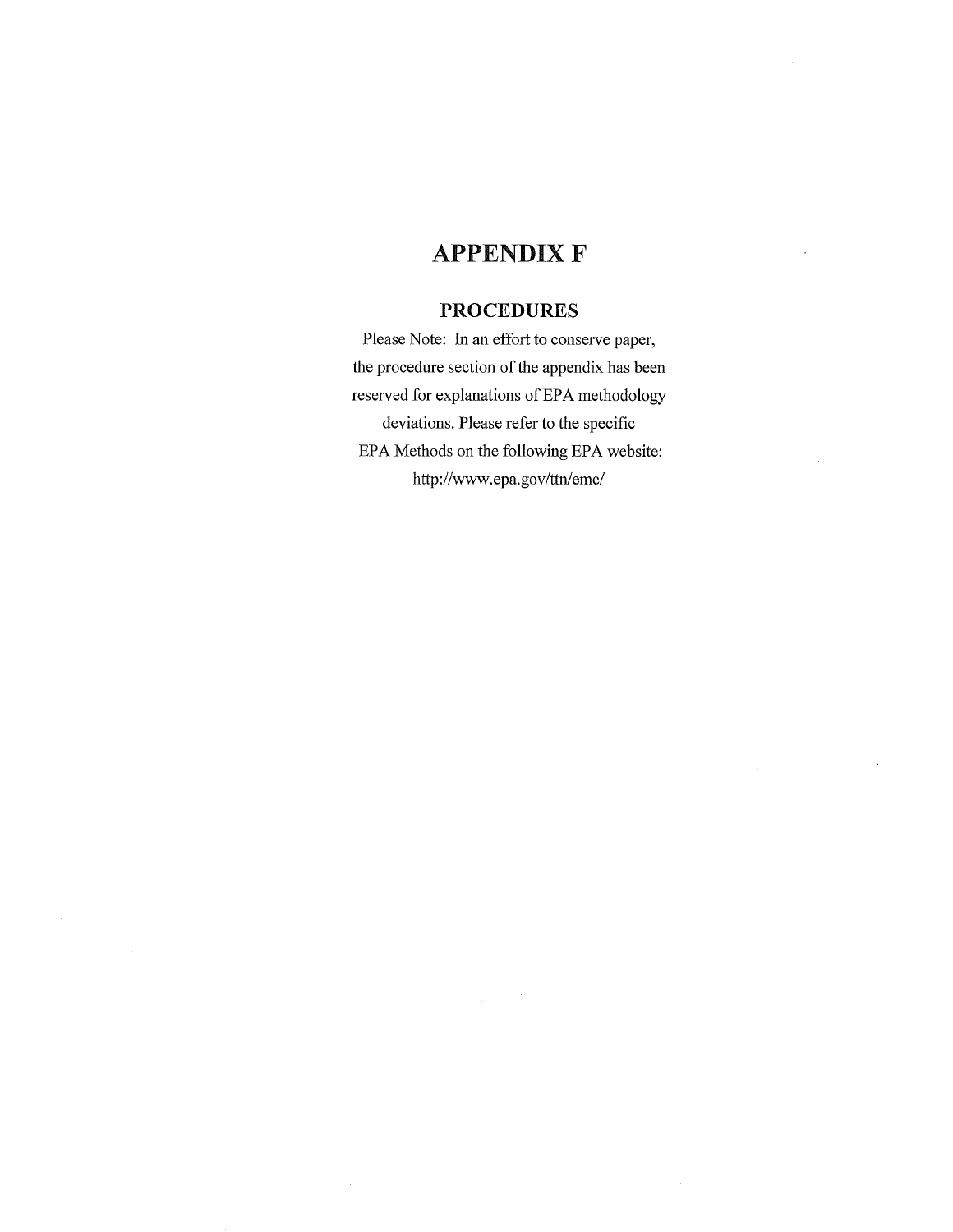# **APPENDIX G**

 $\bar{z}$ 

# OPERATING DATA